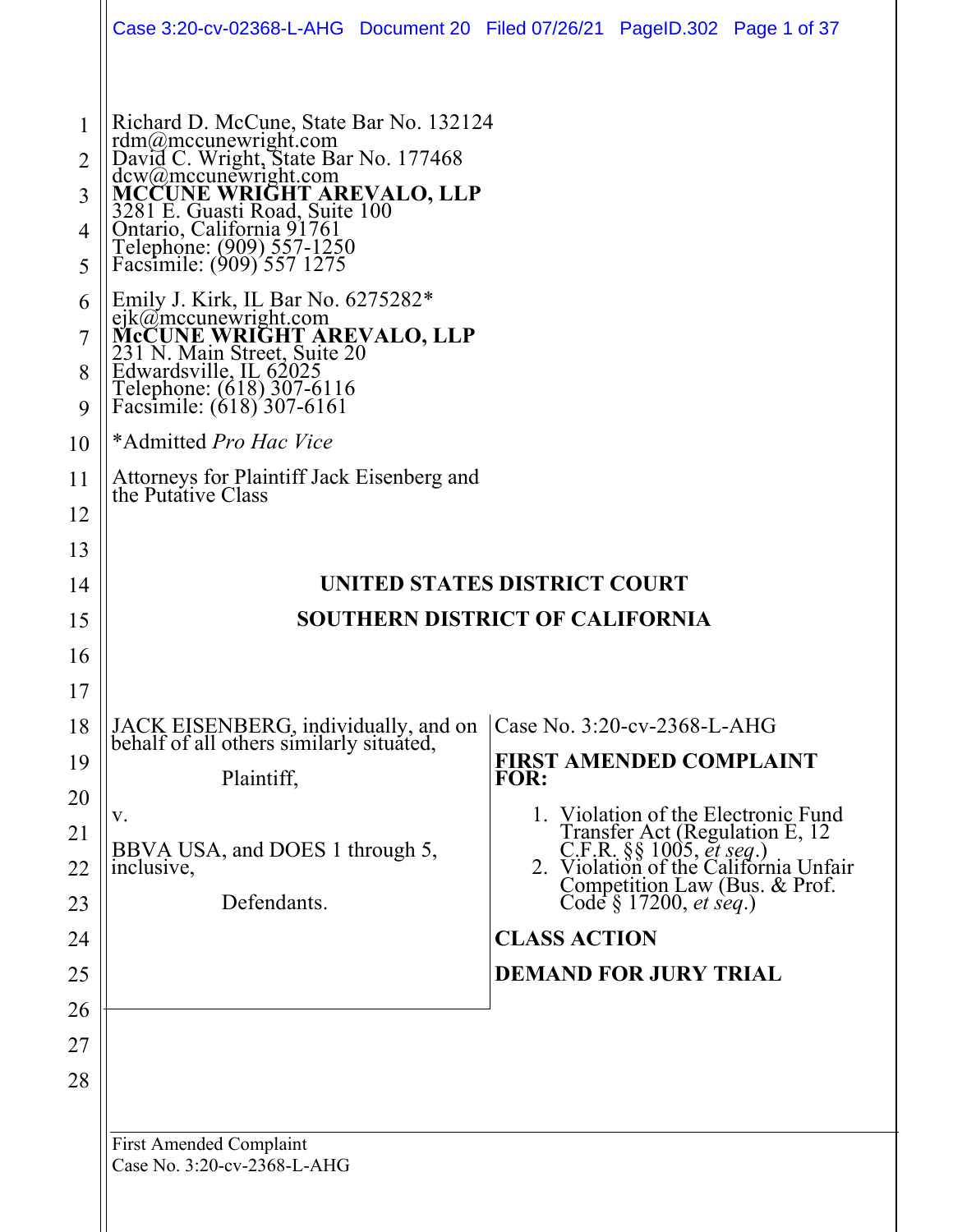# **FIRST AMENDED CLASS ACTION COMPLAINT I INTRODUCTION**

1. Jack Eisenberg ("Plaintiff") brings this lawsuit against BBVA USA ("Defendant") on behalf of the California public and BBVA's California customers, on the basis that BBVA has violated and continues to violate Federal Reserve Regulation E, 12 C.F.R. § 1005.1, *et seq*. ("Reg E" or "Regulation E"). Regulation E requires that before financial institutions may charge overdraft fees on one-time debit card and ATM transactions, they must provide a complete, accurate, clear, and easily understandable disclosure document of their overdraft services (opt-in disclosure agreement); they must provide that disclosure as a stand-alone document not intertwined with other disclosures; and they must obtain verifiable agreement (affirmative consent) of a customer's agreement to opt-in to the financial institution's Regulation E overdraft program.

2. Specifically, in order to purportedly comply with the Regulation E requirements, BBVA provides its customers with the Regulation E opt-in disclosure agreement that describes **"What You Need to Know About Overdrafts and Overdraft Fees."**[1](#page-1-0) BBVA's Regulation E opt-in disclosure agreement, however, provides customers with inaccurate, or at least ambiguous and misleading language, describing the circumstances in which BBVA will charge the customer an overdraft fee on Regulation E transactions. Specifically, the opt-in disclosure agreement does not disclose that BBVA uses an internal artificial account balance to determine if a one-time debit card or ATM transaction will be considered an overdraft (*i.e*., "available balance"), instead of the official and actual balance of the account. Not only does it not disclose the use of the available balance to assess overdraft fees, it describes an overdraft using language that conveys BBVA's use of the actual balance instead of the artificial available balance to assess overdraft fees.

25 26 27

<span id="page-1-0"></span>28

1

2

3

4

5

6

7

8

9

10

11

12

13

14

15

16

17

18

19

20

21

22

23

<sup>1</sup> *See* document titled **"What You Need to Know About Overdrafts and Overdraft Fees,"** attached hereto as Exhibit A (emphasis in original), which, based on information and belief, reflects the text of BBVA's Regulation E opt-in disclosure agreement.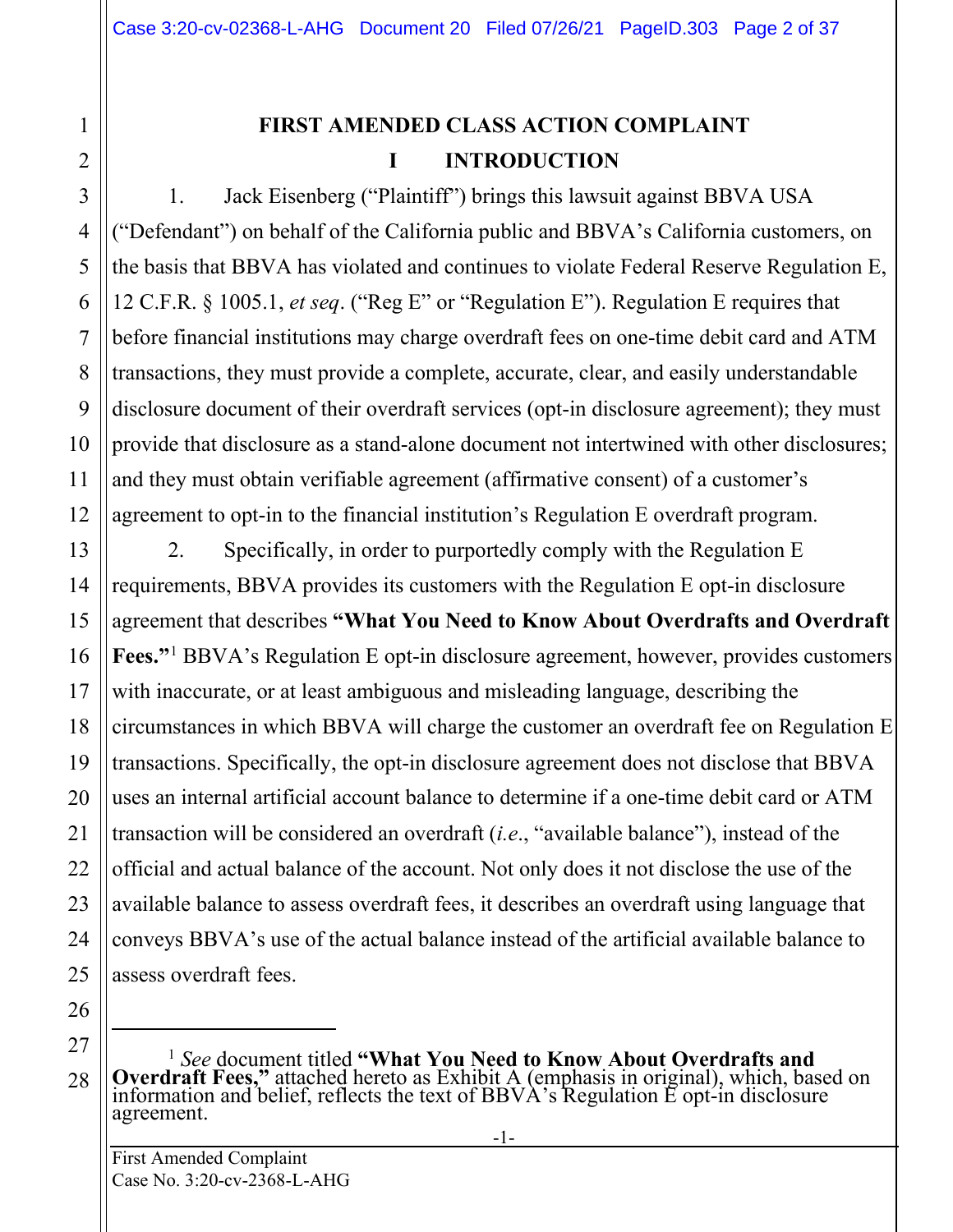3. Because Regulation E does not permit banks to charge overdraft fees without a customer's affirmative consent based on a proper and accurate disclosure of its overdraft practices in its stand-alone opt-in disclosure agreement, BBVA's assessment of all overdraft fees against customers for one-time debit card and ATM transactions has been and continues to be illegal. Further, BBVA's continued use of an improper and nonconforming disclosure agreement to "opt-in" new customers to its overdraft service is illegal under Regulation E.

4. BBVA's Regulation E opt-in disclosure agreement lured Plaintiff, and consumers like Plaintiff, into a false sense of security regarding the nature of BBVA's overdraft program. BBVA's opt-in disclosure agreement gave notice to customers that BBVA would cover (or pay for) overdrafts on transactions subject to Regulation E in circumstances where consumers did not have money in their accounts (i.e., meaning the actual account balance was negative). The cost for BBVA's overdraft service, however, is steep. The fee consumers must pay every time BBVA covers an overdraft is \$32 for California customers (and almost \$40 for customers outside California), an amount that often exceeds the amount of the original overdraft transaction. And in today's electronic world, overdraft fees can stack up quickly, leading to significant costs for consumers.

5. Against this backdrop, BBVA told Plaintiff (and its other customers) in its opt-in disclosure agreement that its Regulation E overdraft program was designed for those who did not have money in their accounts to cover their ATM or one-time debit card transactions. But BBVA did not mention that its overdraft program was broader than disclosed. In fact, BBVA charges its customers overdraft fees on Regulation E transactions not only when there is "not enough money in the account," but even on certain occasions when there is enough money in the account to cover the transactions. Pursuant to Regulation E, BBVA is required to provide the opt-in disclosure agreement as a standalone document, separate from other account terms or disclosures. Customers must sign this agreement or otherwise affirmatively acknowledge that they are consenting to the terms of the opt-in disclosure agreement for BBVA to legally charge overdraft fees

1

2

3

4

5

6

7

8

9

10

11

12

13

14

15

16

17

18

19

20

21

22

23

24

25

26

27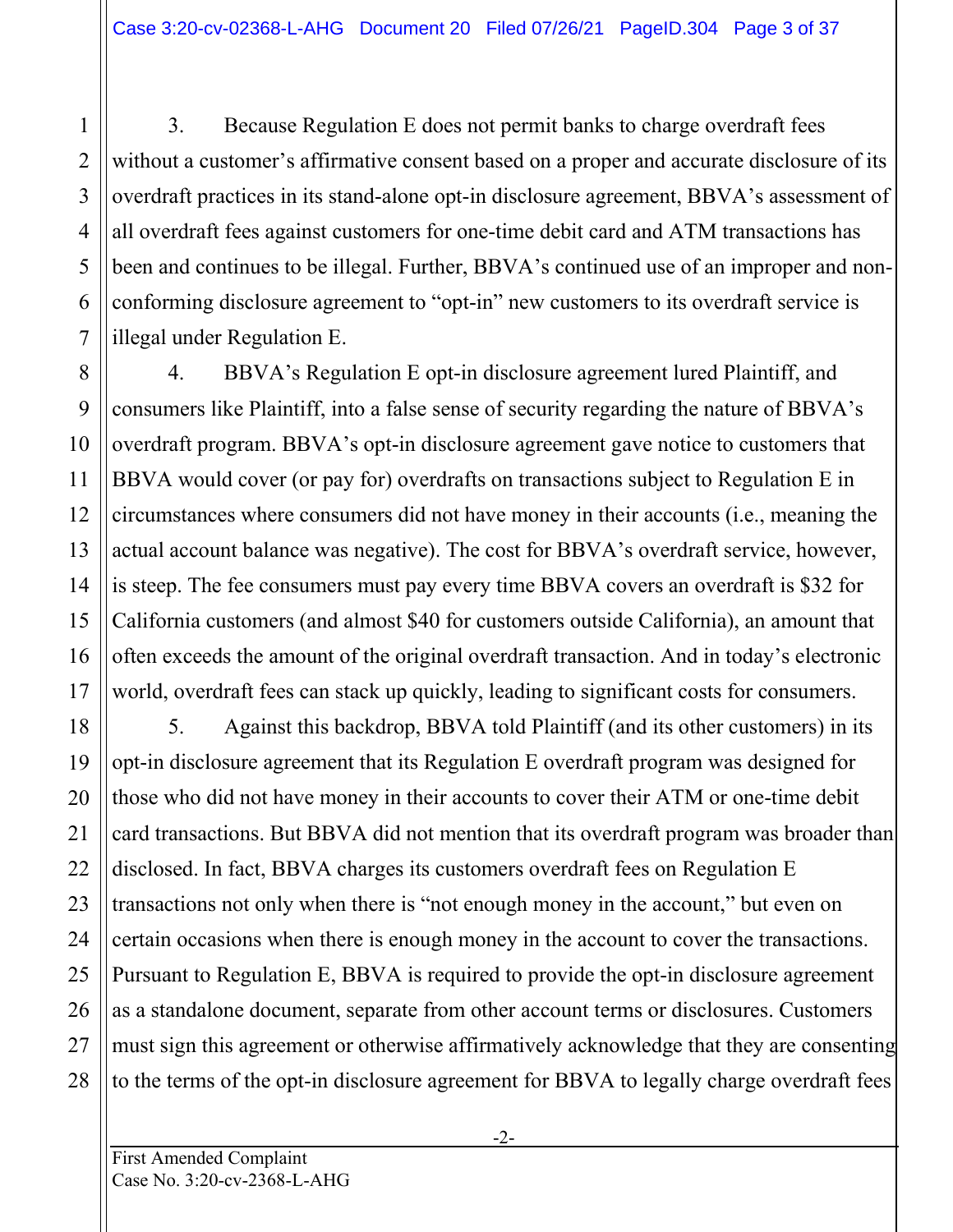on Regulation E transactions. BBVA is not permitted to rely on documents or disclosures other than the opt-in disclosure agreement regarding its assessment of overdraft fees on one-time debit card and ATM transactions, because Regulation E requires financial institutions to use the agreement to garner customers' consent to be bound. And, even if it could, its other account disclosures convey terms about overdrafts (which can occur on transactions other than those governed by Regulation E) that contradict the opt-in disclosure agreement's language for Regulation E overdrafts.

6. The resulting confusion about when a financial institution charges overdraft fees is precisely what the Federal Reserve was attempting to avoid when it adopted Regulation E in the first place. The Federal Reserve knew that financial institutions would attempt to obfuscate the terms of their overdraft programs, and thus required financial institutions to provide accurate information about their overdraft programs in a single, easy-to-read form that would have to be provided to customers before they consented (i.e., opted in to) a Regulation E overdraft program governing overdrafts on one-time debit card and ATM transactions. The purpose of the requirement was to ensure that consumers could give informed consent as a prerequisite to enrolling in the program. Rather than permit financial institutions to bury the details within pages of dense legalese, the Federal Reserve required those institutions to give consumers information about their programs in a simple, easy-to-understand, document containing accurate terms. Once the institution complied with that duty, the consumer would know exactly what he or she was getting into, and could make informed decisions about whether to agree to the assessment of overdraft fees on what are often small amount, one-time debit card and ATM transactions.

24 7. But an *inaccurate* opt-in disclosure agreement is merely a vehicle for the same kinds of abuses the Federal Reserve was attempting to avoid in the first place. After all, it is the disclosures in the stand-alone description of the overdraft service that the Federal Reserve expects consumers to read and rely on when agreeing whether or not to opt into the institution's Regulation E overdraft service.

1

2

3

4

5

6

7

8

9

10

11

12

13

14

15

16

17

18

19

20

21

22

23

25

26

27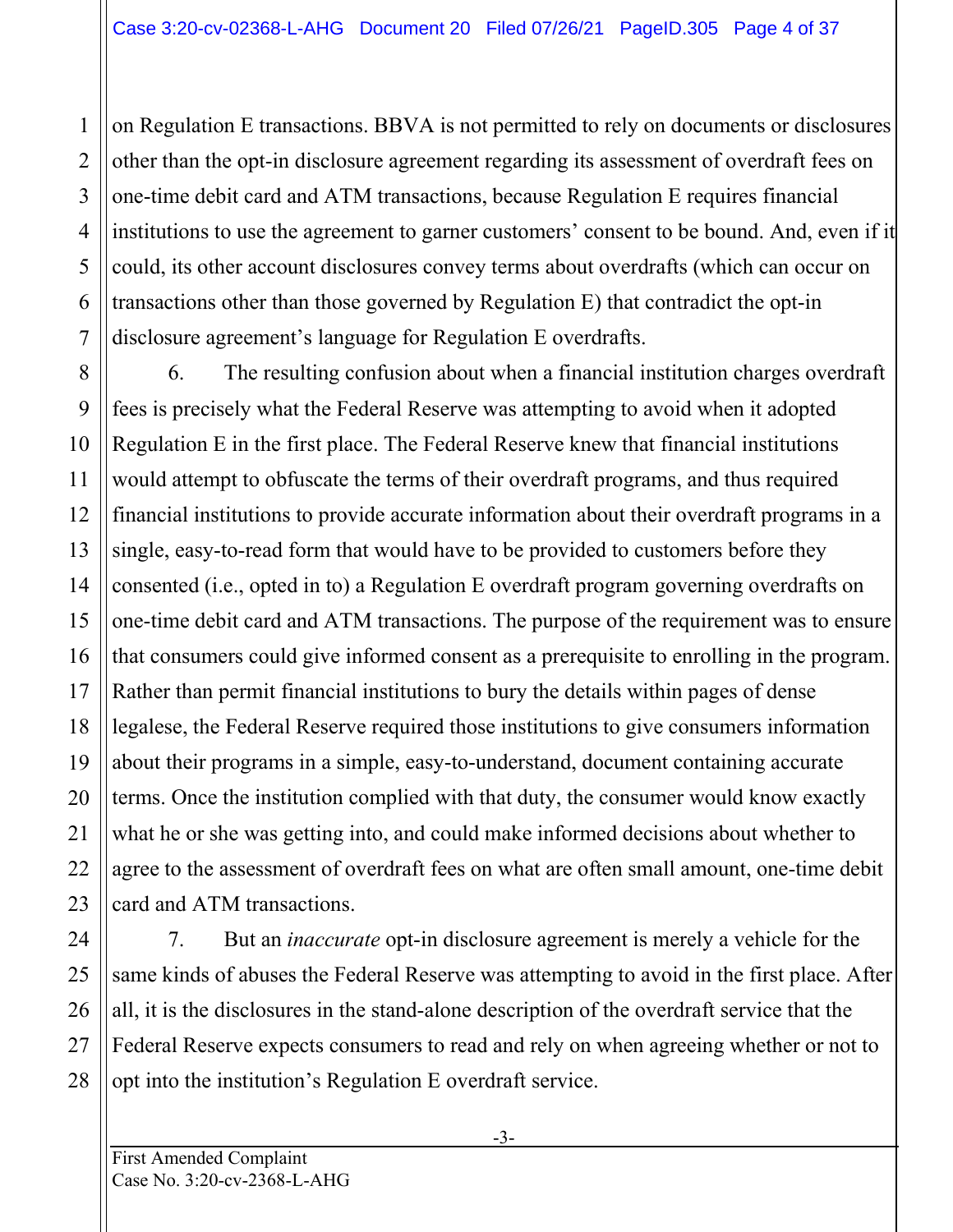8. In light of how this system of disclosure works, an inaccurate, ambiguous and/or misleading Regulation E opt-in disclosure agreement challenges the very premise for which the separate opt-in disclosure agreement exists. Regulation E provides that consumers can—and should—rely solely on the terms provided in the opt-in disclosure agreement when they agree to join the overdraft program. But here, Plaintiff opted in to BBVA's Regulation E overdraft program on the basis of false information provided on the opt-in disclosure agreement. The information Plaintiff was given contradicted and, most importantly, narrowed the potential circumstances in which BBVA would supposedly charge an overdraft fee. Rather than explain that BBVA could also charge Plaintiff overdraft fees anytime a transaction caused a negative "available balance" in the account, the opt-in disclosure agreement explained that BBVA would only assess an overdraft fee when a transaction exceeded the actual account balance (i.e., when Plaintiff did not have "enough money" in his account to cover a transaction).

9. These are two different things. When calculating the "available balance" of an account, BBVA takes the actual account balance and subtracts from it the amount of any deposit and debit holds put on money in the account. But these holds are for accounting purposes only. The money subject to BBVA's "holds" remains in the account. Therefore, it is not true that BBVA pays overdrafts (and fees) only in cases where there is "not" enough money in the account to pay the overdraft transaction. To the contrary, in many cases BBVA expands its overdraft program to assess overdraft fees on transactions where the customer has money in his or her own account and it is that money that is used to cover the transaction (meaning BBVA does not pay for or cover the transaction as the opt-in disclosure agreement says).

24 10. This is not only confusing to the consumer, it misrepresents BBVA's overdraft program at the very moment and in the very context in which the customer is deciding whether to join the Regulation E overdraft program. BBVA therefore interferes with the right of the consumer to give informed consent by misrepresenting its program in its Regulation E opt-in disclosure agreement. Thus, Plaintiff could not have given his

1

2

3

4

5

6

7

8

9

10

11

12

13

14

15

16

17

18

19

20

21

22

23

25

26

27

28

-4-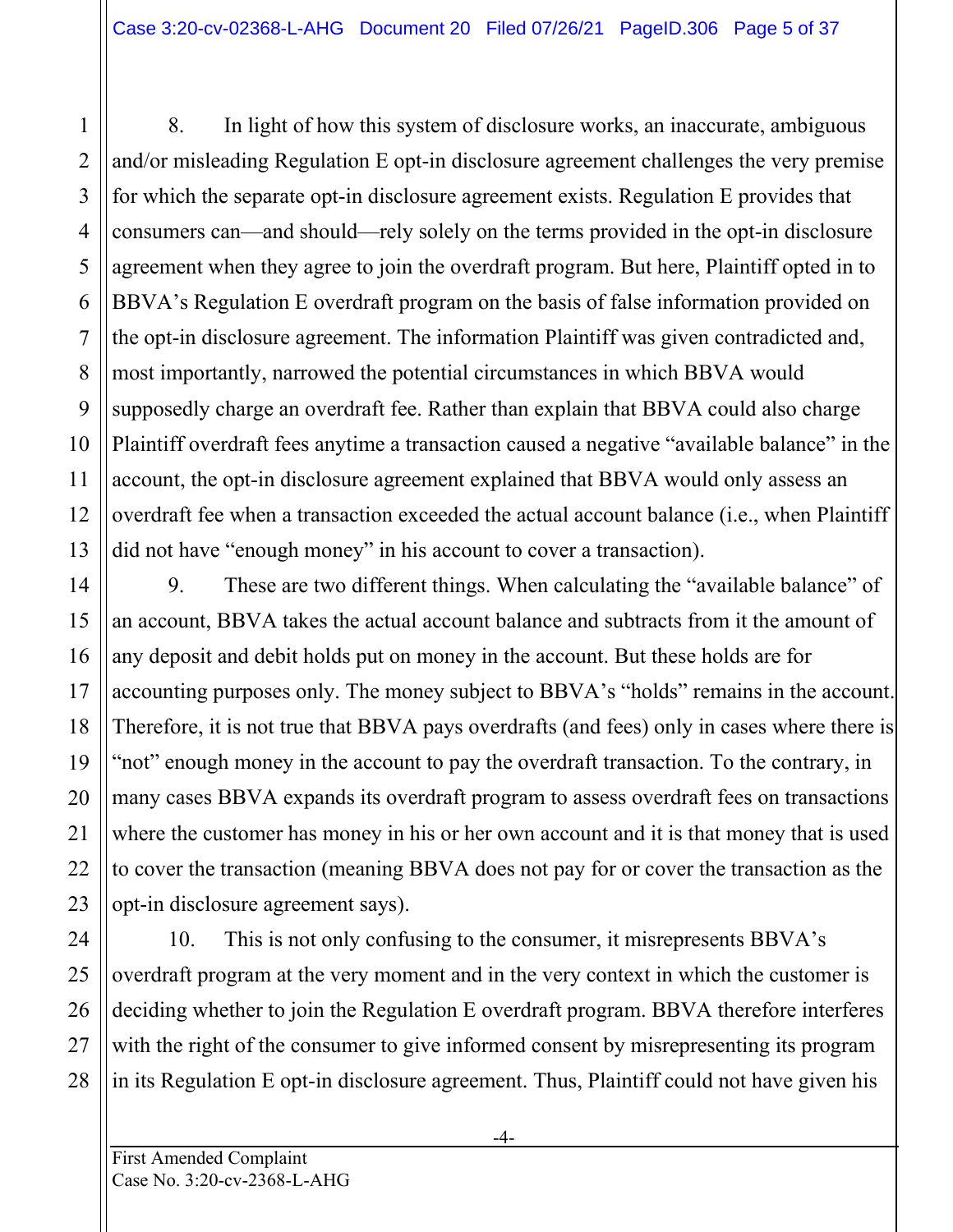informed consent to be assessed overdraft fees on any one-time debit card or ATM transactions, and he certainly did not consent to BBVA assessing overdraft fees pursuant to the "available balance" for Regulation E transactions.

11. Plaintiff joined BBVA's overdraft program after being promised that he would not be charged overdraft fees on Regulation E transactions on occasions when he had money in his account. But even after joining the program on those terms, Plaintiff was charged overdraft fees on occasions when there was money in his account. Thus, not only did BBVA violate the letter of Regulation E, Plaintiff was harmed as a result. Pursuant to Regulation E, Plaintiff did not provide informed consent, and was assessed overdraft fees on occasions when he had a positive balance in his account (meaning he had money in his account and that money was used to pay the overdraft transaction). The assessment of these fees directly contradicted the language of BBVA's opt-in agreement.

12. Regulation E itself provides a cause of action for failing to abide by its disclosure requirements. BBVA's violations are also actionable under California's Unfair Competition Law, California Business & Professions Code § 17200. Plaintiff thus seeks the return of improperly charged overdraft fees within the statute of limitations period and a public injunction enjoining Defendant from harming the general public by continuing to obtain new customers' "consent" to assess overdraft fees by using an opt-in disclosure agreement that violates Regulation E. Plaintiff also seeks to enjoin BBVA from assessing any further overdraft fees on Regulation E transactions until it obtains the consent of current customers using a Regulation E-conforming opt-in disclosure agreement.

# **II NATURE OF THE ACTION**

13. All allegations herein are based upon information and belief except those allegations pertaining to Plaintiff or counsel. Allegations pertaining to Plaintiff or counsel are based upon, *inter alia*, Plaintiff's or counsel's personal knowledge, as well as Plaintiff's or counsel's own investigation. Furthermore, each allegation alleged herein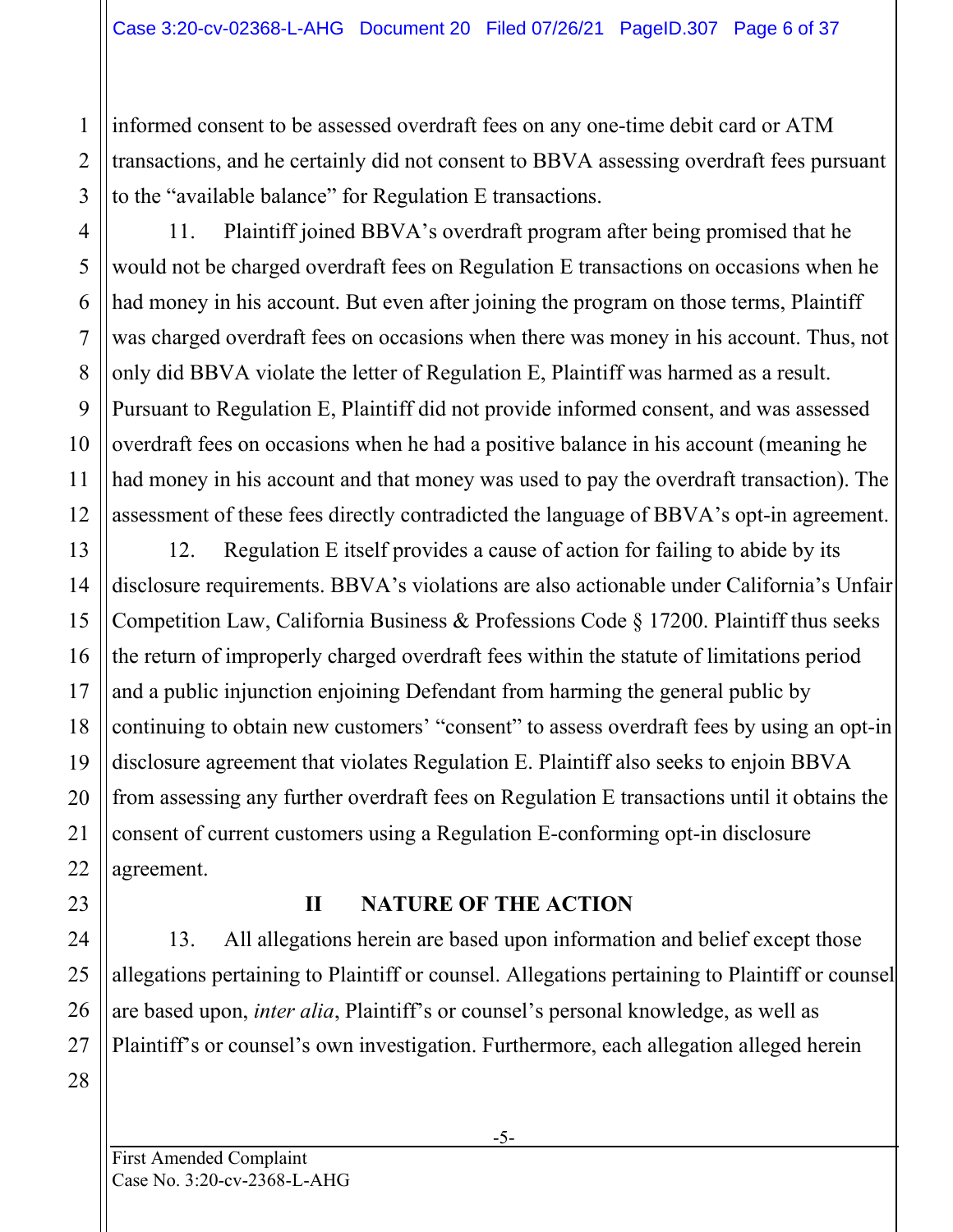either has evidentiary support or is likely to have evidentiary support, after a reasonable opportunity for additional investigation or discovery.

4 6 8 9 10 12 13 14 15 16 14. Plaintiff has brought this class and representative action to assert claims in his own right, as the class representative of all other persons similarly situated, and in his capacity as a private attorney general on behalf of the members of the general public. Regulation E requires BBVA to obtain informed consent, by way of a written stand-alone document that fully and accurately describes in an easily understandable way its overdraft services, before charging account holders an overdraft fee on one-time debit card and ATM transactions. Because of the substantial harm to customers of significant overdraft fees on relatively small debit card and ATM transactions, Regulation E requires financial institutions to put all pertinent overdraft information in one clear and easily understood document. Financial institutions are not permitted to circumvent this requirement by referencing, or relying on, their account agreements, disclosures, or marketing materials. Regulation E expressly requires a financial institution to include all the relevant terms of its overdraft program within the four corners of the document, creating a separate agreement with account holders regarding overdraft policies.

15. BBVA does not meet this requirement. It uses an opt-in disclosure agreement that inaccurately, misleadingly and/or ambiguously describes the circumstances in which BBVA charges an overdraft fee on a paid transaction. Specifically, BBVA defines an overdraft in its opt-in disclosure agreement as occurring when the customer does "not have enough money in [the customer's] account, but the transaction is paid anyway." But BBVA's automated decision to assess overdraft fees is not based on whether there is enough money in the actual account balance to pay the transaction. Instead, BBVA calculates account balances for overdraft purposes using an artificially reduced calculation created by BBVA's own internal bookkeeping called the "available balance," which deducts any money it unilaterally decides should be held for future transactions. When these future holds are accounted for, the calculation often results in a negative "available balance" existing only on paper, even though there is

1

2

3

5

7

11

17

18

19

20

21

22

23

24

25

26

27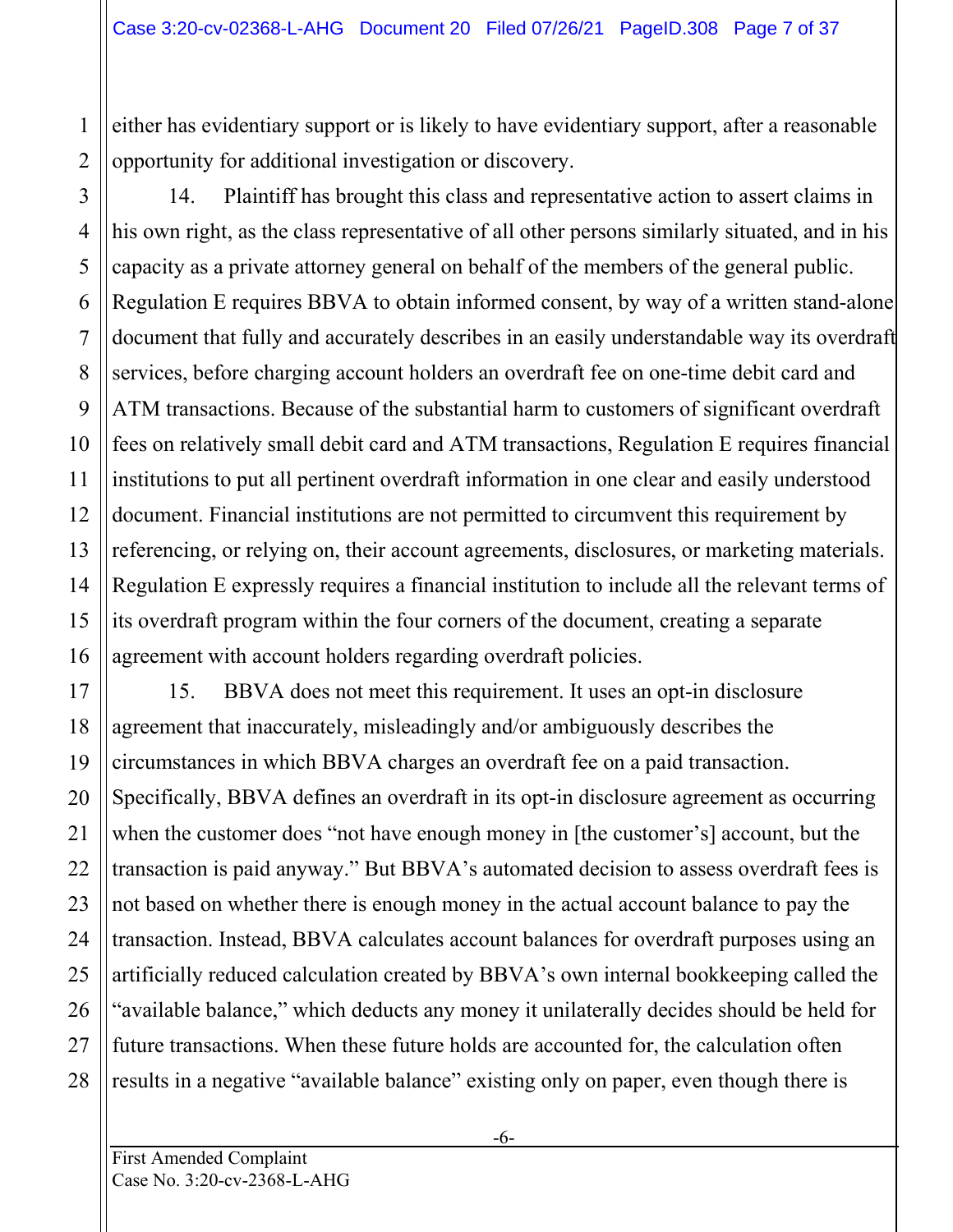actually money in the account to cover a transaction without a negative account balance at the time of payment and posting. While that practice is unfair on its face, the disclosure of the practice is at issue, not the practice itself.

16. Accordingly, BBVA's opt-in disclosure agreement not only fails to accurately disclose to customers which balance is used to assess an overdraft fee (which failing to disclose in a clear and understandable way is all that is required for a Regulation E violation), it suggests that its overdraft policies apply an account holder's actual balance when determining whether to charge an overdraft fee, when it actually uses a different, artificially lower balance.

17. BBVA's use of the artificially reduced account balance instead of the actual account balance to determine whether to assess overdraft fees is material. Based on analysis with other financial institutions, it is likely BBVA assessed overdraft fees on 10- 20% more Regulation E overdraft transactions than would otherwise be the case if it used the actual balance to determine if an account was overdrawn.

18. Plaintiff has been harmed by BBVA's Regulation E violation. He was optedin to the disclosure agreement using the ambiguous, inaccurate and/or misleading description of BBVA's overdraft practices, and has been assessed overdraft fees on Reg E transactions (including at least one transaction that would not have received an overdraft fee using the actual balance, but was assessed an overdraft fee using the available balance) that were not permitted because BBVA had earlier obtained Plaintiff's "consent" using a noncompliant Reg E opt-in disclosure agreement. This action seeks statutory damages under Regulation E, restitution, and injunctive relief due to, *inter alia*, BBVA's policy and practice of obtaining "affirmative consent" using a noncompliant opt-in disclosure agreement, and unlawfully assessing and unilaterally collecting overdraft fees as set forth herein.

# **III PARTIES**

19. Plaintiff Jack Eisenberg is a resident of San Diego County, a citizen of the State of California, and a BBVA account holder at all relevant times.

1

2

3

4

5

6

7

8

9

10

11

12

13

14

15

16

17

18

19

20

21

22

23

24

25

26

27

28

-7-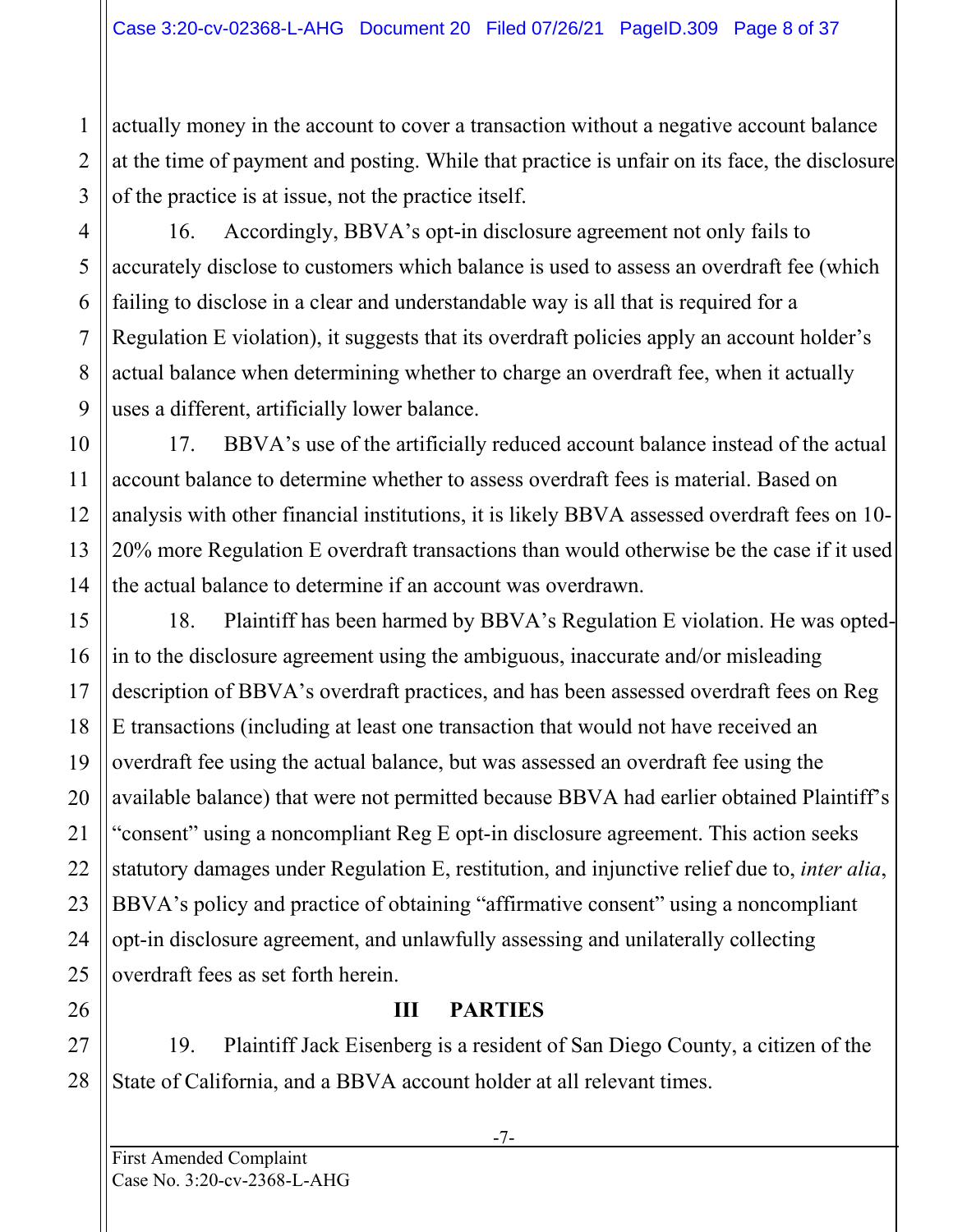20. Based on information and belief, Defendant BBVA is a bank with its headquarters and principal place of business in Birmingham, Alabama. BBVA also maintains several branches throughout Southern California and, specifically, within the Southern District of California.

21. Without limitation, defendants DOES 1 through 5, include agents, partners, joint ventures, subsidiaries, and/or affiliates of Defendant and, upon information and belief, also own and/or operate Defendant's branch locations. As used herein, where appropriate, the term "Defendant" is also inclusive of Defendants DOES 1 through 5.

22. Plaintiff is unaware of the true names of Defendants DOES 1 through 5. Defendants DOES 1 through 5 are thus sued by fictitious names, and the pleadings will be amended as necessary to obtain relief against Defendants DOES 1 through 5 when the true names are ascertained, or as permitted by law or the Court.

23. There exists, and at all times herein mentioned existed, a unity of interest and ownership between the named defendants (including DOES) such that any corporate individuality and separateness between the named defendants has ceased, and that the named defendants are *alter egos* in that they effectively operate as a single enterprise, or are mere instrumentalities of one another.

24. At all material times herein, each defendant was the agent, servant, coconspirator, and/or employer of each of the remaining defendants; acted within the purpose, scope, and course of said agency, service, conspiracy, and/or employment and with the express and/or implied knowledge, permission, and consent of the remaining defendants; and ratified and approved the acts of the other defendants. However, each of these allegations are deemed alternative theories whenever not doing so would result in a contradiction with the other allegations.

25. Whenever reference is made in this Amended Complaint to any act, deed, or conduct of Defendant, the allegation means that Defendant engaged in the act, deed, or conduct by or through one or more of its officers, directors, agents, employees, or

1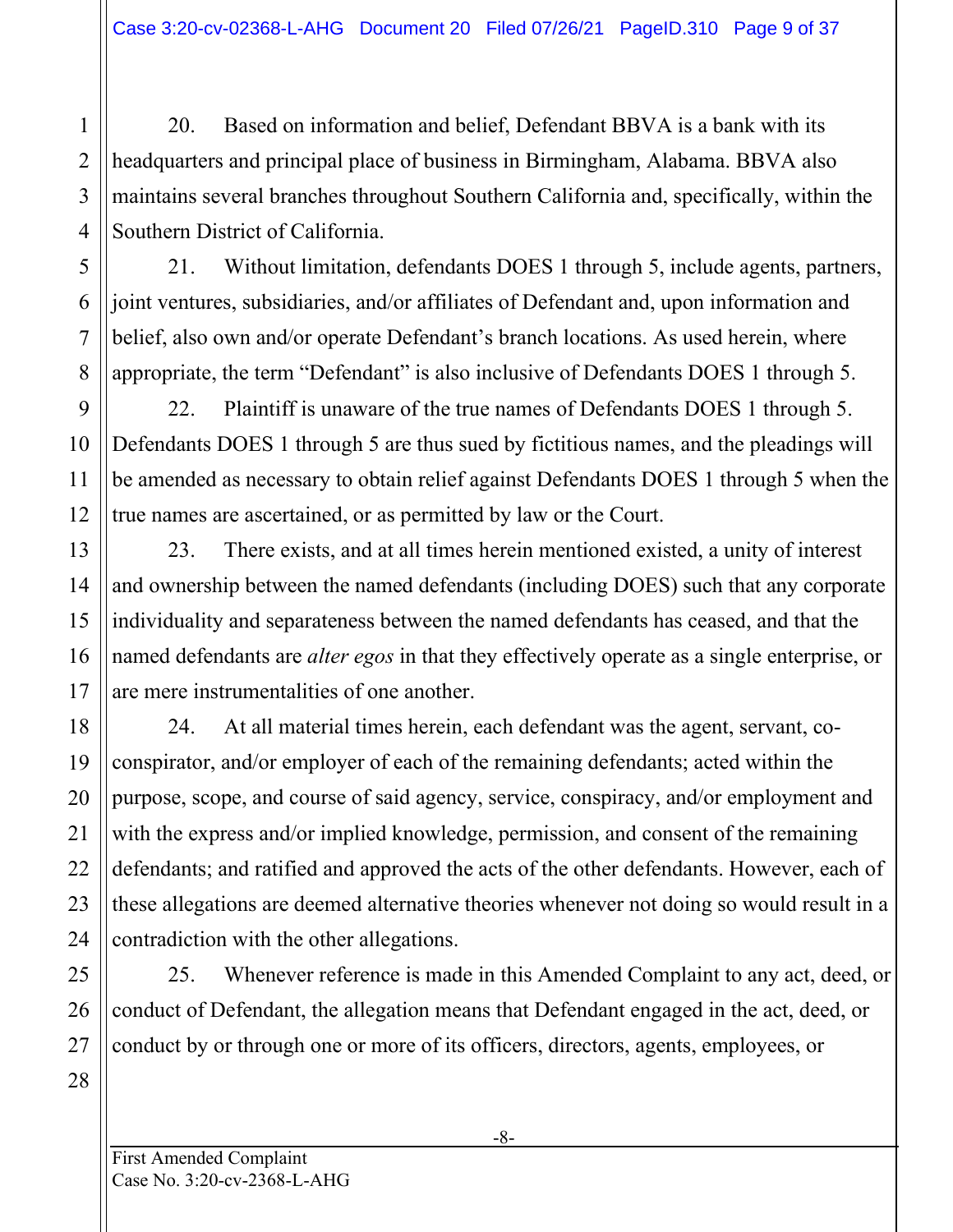2 representatives who was actively engaged in the management, direction, control, or transaction of Defendant's ordinary business and affairs.

26. As to the conduct alleged herein, each act was authorized, ratified, or directed by Defendant's officers, directors, or managing agents.

#### **IV JURISDICTION AND VENUE**

27. This Court has federal question subject matter jurisdiction over this case under 28 U.S.C. § 1331, 15 U.S.C. § 1693m, and 28 U.S.C. § 1367(a). This Court has supplemental jurisdiction over Plaintiff's state-law claim, pursuant to 28 U.S.C. § 1367. This Court also has subject matter jurisdiction over this case pursuant to 28 U.S.C. § 1332 under the Class Action Fairness Act of 2005 because: (i) there are 100 or more Class Members, (ii) there is an aggregate amount in controversy exceeding \$5,000,000, exclusive of interest and costs, and (iii) there is minimal diversity because at least one plaintiff and one defendant are citizens of different States.

28. Venue is proper in this District because BBVA transacts business, Plaintiff and similarly situated persons entered contracts with BBVA, and BBVA executed the unlawful policies and practices which are the subject of this action, in this District.

# **V BACKGROUND**

# **A. Defendant BBVA**

29. BBVA is a state-chartered bank headquartered in Birmingham, Alabama with approximately 650 branches nationwide. As of December 2019, BBVA reported that it had nearly 10,000 employees and held approximately \$92.7 billion in assets on behalf of its customers. Defendant also reported holding 3,126,460 non-retirement deposit accounts (which include checking accounts) with a total balance of \$74,273,134. Further, in 2019 alone, BBVA collected approximately \$127,824,000 in consumer service charges on accounts intended primarily for individuals with personal, household or family use.

30. One of the main services Defendant offers is checking accounts. A checking account balance can increase or be credited in a variety of ways, including automatic payroll deposits; electronic deposits; incoming transfers; deposits at a branch; and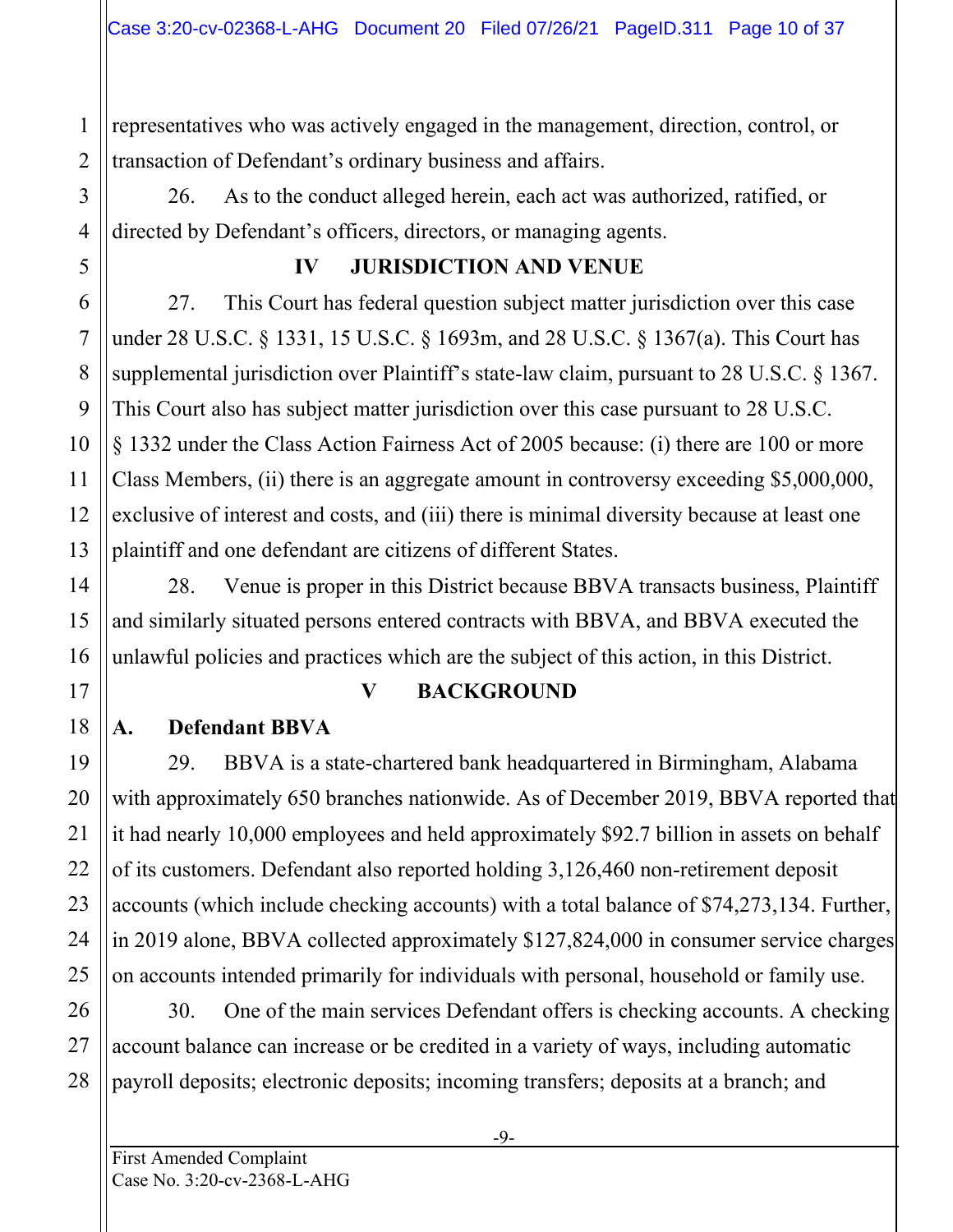deposits at ATM machines. Debits decreasing the amount in a checking account can be made by using a debit card for purchases of goods and services (point of sale purchases) that can be one-time purchases or recurring automatic purchases; through withdrawal of money at an ATM; or by electronic purchases. Additionally, some of the other ways to debit the account include writing checks; issuing electronic checks; scheduling Automated Clearing House (ACH) transactions (which can include recurring automatic payments or one-time payments); transferring funds; and other types of transactions that debit from a checking account.

31. In connection with its processing of debit transactions (debit card, ATM, check, ACH, and other similar transactions), Defendant assesses overdraft fees (a fee for paying an overdrawn item) and non-sufficient funds ("NSF") fees (a fee for a declined, unpaid returned item) to accounts when it claims to have determined that an account has been overdrawn.

32. The underlying principle for charging overdraft fees is that when a financial institution pays a transaction by advancing its own funds to cover the account holder's insufficient funds, it may charge a *contracted and/or disclosed* fee, provided that charging the fee is not prohibited by some legal regulation. The fee Defendant charges here constitutes very expensive credit that harms the poorest customers and creates substantial profit. According to a 2014 Consumer Financial Protection Bureau ("CFPB") study:<sup>[2](#page-10-0)</sup>

- Overdraft and NSF fees constitute the majority of the total checking account fees that customers incur.
- The transactions leading to overdrafts are often quite small. In the case of debit card transactions, the median amount of the transaction that leads to an overdraft fee is \$24.

<sup>2</sup> [https://files.consumerfinance.gov/f/201407\\_cfpb\\_report\\_data-](https://files.consumerfinance.gov/f/201407_cfpb_report_data-point_overdrafts.pdf) [point\\_overdrafts.pdf](https://files.consumerfinance.gov/f/201407_cfpb_report_data-point_overdrafts.pdf) (last visited July 26, 2021).

1

2

3

4

5

6

7

8

9

10

11

12

13

14

15

16

17

18

19

20

21

22

23

24

25

26

<span id="page-10-0"></span>27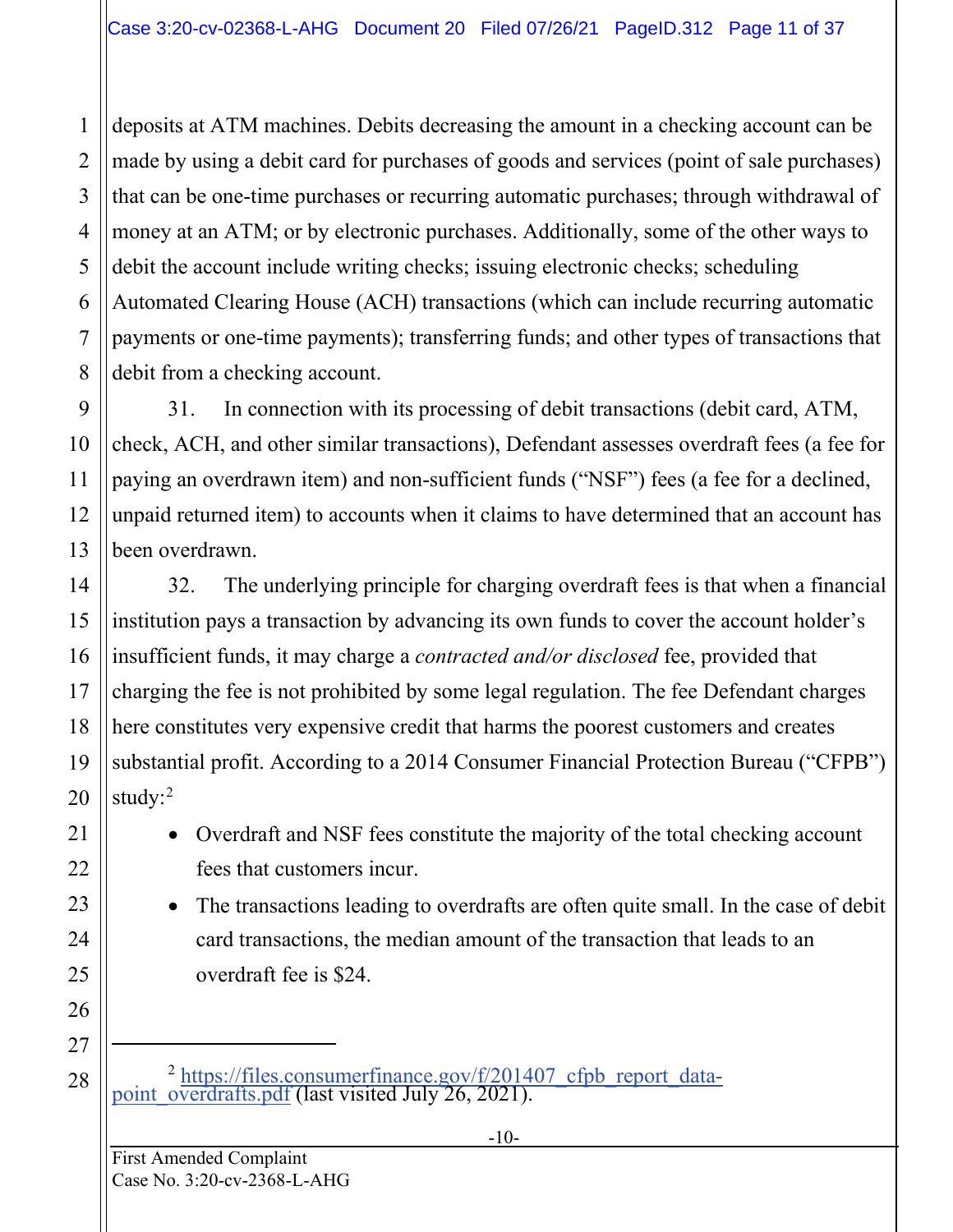• The average overdraft fee for bigger banks is \$34 and \$31 for smaller banks and credit unions.

Accordingly, as highlighted in the CFPB Press Release related to this study:

Put in lending terms, if a consumer borrowed \$24 for three days and paid the median overdraft of \$34, **such a loan would carry a 17,000 percent annual percentage rate (APR).**

(Emphasis added.) $3$ 

1

2

3

4

5

6

7

8

9

10

11

12

13

15

17

19

20

21

22

23

24

25

<span id="page-11-1"></span>26

33. Overdraft and NSF fees constitute a primary revenue generator for banks and credit unions. According to one banking industry market research company, Moebs Services, banks and credit unions in 2018 alone generated an estimated \$34.5 billion on overdraft fees.<sup>4</sup>

14 16 18 34. Defendant's financial filings and practices reveal that it has followed these trends to the letter. Defendant charges an overdraft/NSF fee of \$32.00 per item, and if an account remains overdrawn by more than \$1.00 for seven days, Defendant assesses \$23 more in extended overdraft fees up to a purported maximum of four. Even if Defendant had been properly charging overdraft fees, the \$32.00 overdraft fee bears no relation to the financial institution's minute risk of loss or cost for administering overdraft services. But the fee's practical effect is to charge those who pay it an interest rate with an APR in the thousands.

35. Accordingly, the overdraft fee is a punitive fee rather than a service fee, which makes it even more unfair because most account overdrafts are accidental and involve a small amount of money in relation to the fee. A 2012 study found that more than 90% of customers who were assessed overdraft fees overdrew their accounts by

<span id="page-11-0"></span>27 28 <sup>3</sup> CFPB, CFPB Finds Small Debit Purchases Lead to Expensive Overdraft Charges<br>(7/31/2014) [https://www.consumerfinance.gov/about-us/newsroom/cfpb-finds-small-](https://www.consumerfinance.gov/about-us/newsroom/cfpb-finds-small-debit-purchases-lead-to-expensive-overdraft-charges/)<br>[debit-purchases-lead-to-expensive-overdraft-charges/](https://www.consumerfinance.gov/about-us/newsroom/cfpb-finds-small-debit-purchases-lead-to-expensive-overdraft-charges/) (last visi

First Amended Complaint Case No. 3:20-cv-2368-L-AHG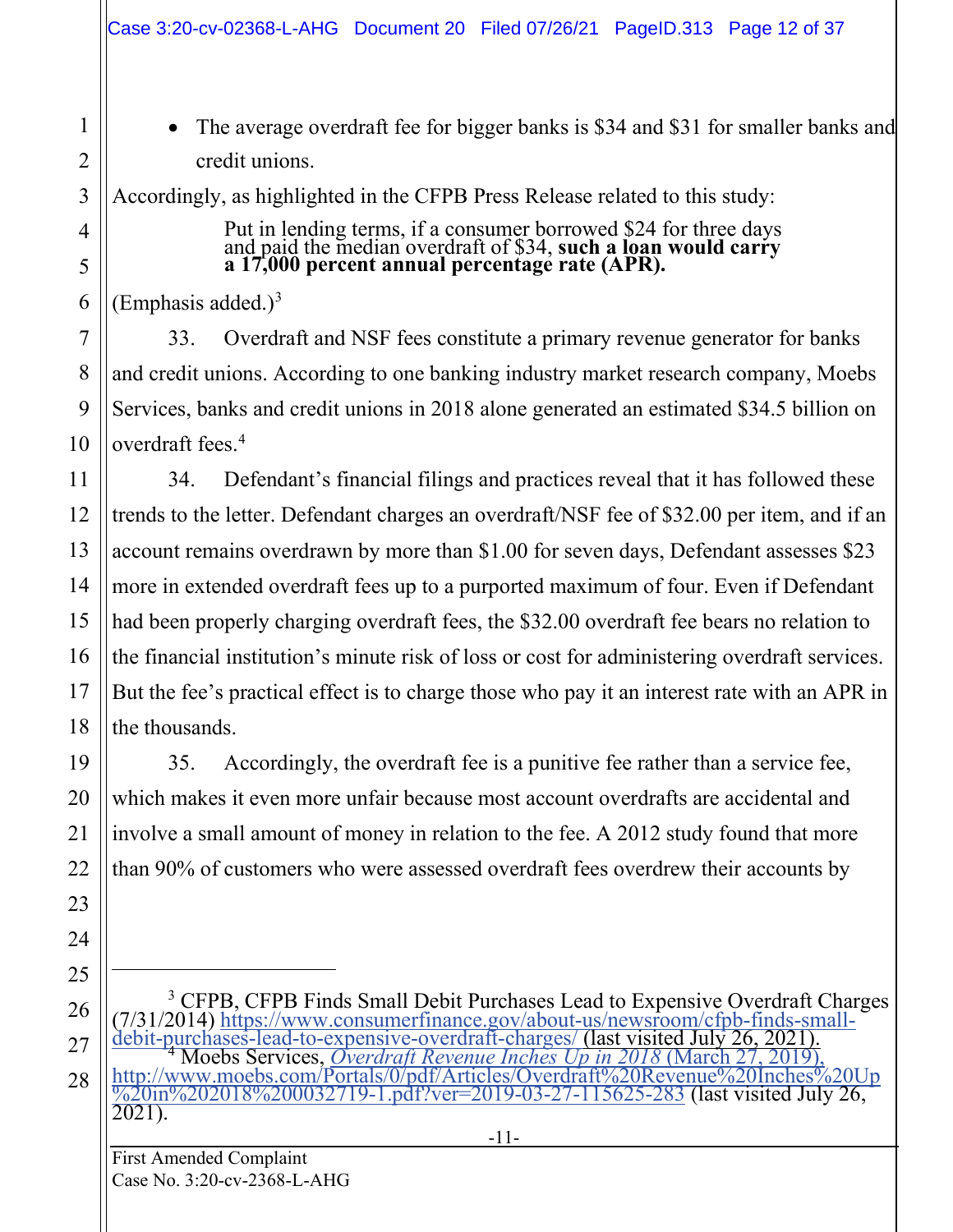mistake.<sup>[5](#page-12-0)</sup> In a 2014 study, more than  $60\%$  of the transactions that resulted in a large overdraft fee were for less than \$50.[6](#page-12-1) More than 50% of those assessed overdraft fees do not recall opting into an overdraft program, (*id*. at p. 5), and more than two-thirds of customers would have preferred the financial institution decline their transaction rather than being charged a very large fee. (*Id*. at p. 10.)

36. Finally, the financial impact of these fees falls on the most vulnerable among the banking population with the least ability to absorb the overdraft fees. Younger, lowerincome, and non-white account holders are among those most likely to be assessed overdraft fees. (*Id*. at p. 3.) A 25-year-old is 133% more likely to pay an overdraft penalty fee than a 65-year-old. (*Id*.) More than 50% of the customers assessed overdraft fees earned under \$40,000 per year. (*Id*. at p. 4.) And non-whites are 83% more likely to pay an overdraft fee than whites. (*Id*. at p. 3.)

#### **B. Plaintiff**

1

2

3

4

5

6

7

8

9

10

11

12

13

14

15

16

17

18

19

20

21

22

23

24

<span id="page-12-0"></span>25

26

<span id="page-12-1"></span>27

37. Plaintiff Jack Eisenberg is a resident of the state of California and a customer of Defendant. Plaintiff has held an account with BBVA at all times relevant to the allegations and opted into BBVA's overdraft program for his debit card and ATM transactions. Before Plaintiff opted into the BBVA Regulation E overdraft program, he received BBVA's opt-in disclosure agreement stating that BBVA would not charge him overdraft fees unless there was "not have enough money in [his] account to cover a transaction." Plaintiff agreed to opt into the overdraft program as set forth in the opt-in disclosure agreement, as his understanding was that the opt-in disclosure agreement accurately reflected the overdraft program's terms.

- <sup>5</sup> Pew Charitable Trust Report, *Overdraft America: Confusion and Concerns about*<br> *Bank Practices*, at p. 4 (May 2012), https://www.pewtrusts.org/-<br>
/media/legacy/uploadedfiles/pcs\_assets/2012/sciboverdraft20america1pdf
- 28

First Amended Complaint Case No. 3:20-cv-2368-L-AHG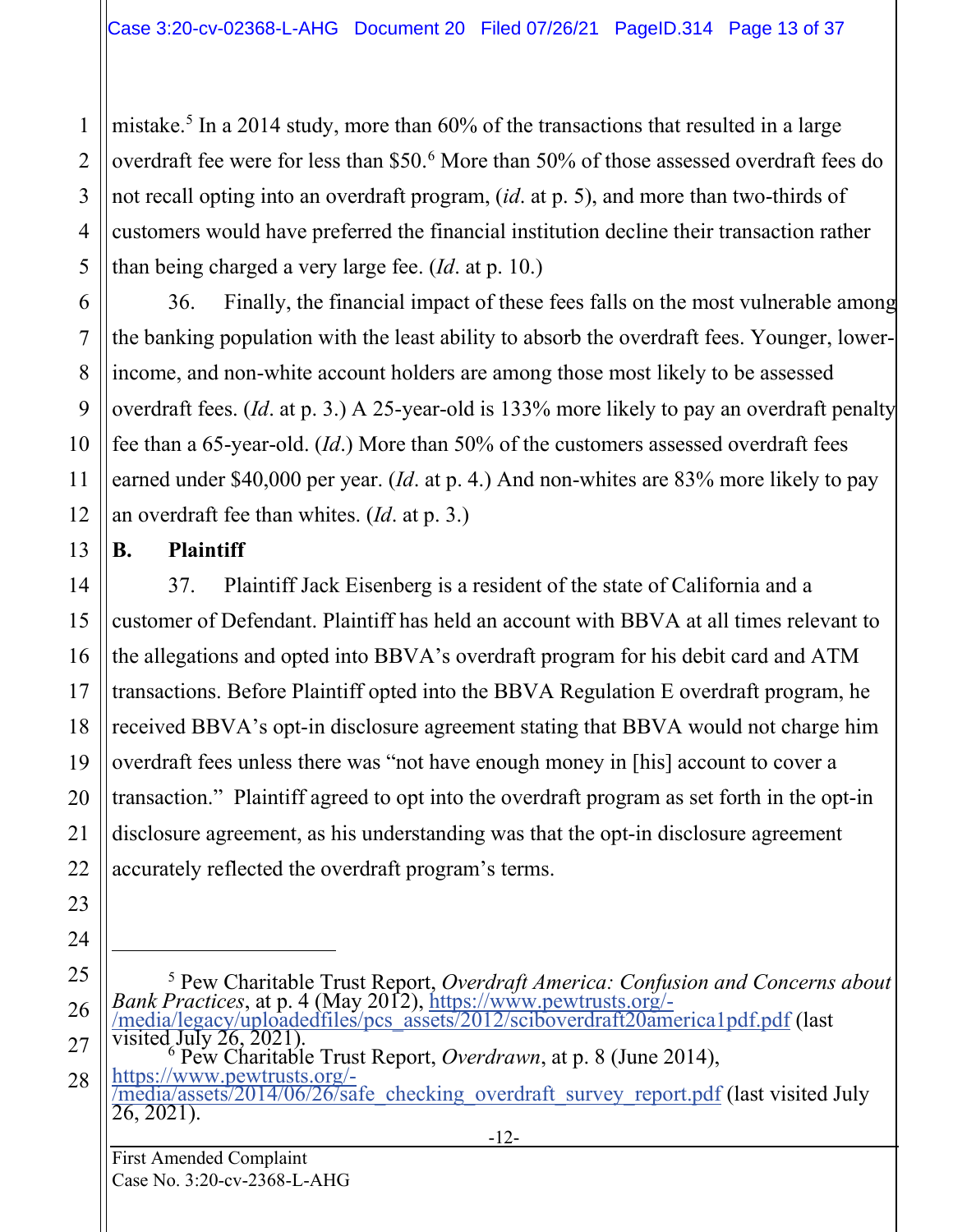38. As will be established using BBVA's own records, since agreeing to opt into the overdraft program, Plaintiff has been assessed numerous fees on debit card and ATM transactions in a manner contrary to the terms set forth in the Regulation E opt-in form.

39. By way of example, on March 5, 2020, Plaintiff was assessed a \$32 overdraft fee on a \$15.13 non-recurring debit card transaction even though Plaintiff had a positive account balance and had money in the account to pay the transaction. Based on information and belief, Defendant was not required to advance any of its own funds to cover the transaction, and Plaintiff was only assessed an overdraft fee because of BBVA's use of the available balance instead of the actual balance to determine if the account was overdrawn. The extent of improper charges assessed on Plaintiff and other California customers will be determined in the course of discovery using Defendant's records.

#### **C. Regulation E**

40. For many years, banks and credit unions have offered overdraft services to their account holders. Historically, the fees generated by these services were relatively low, particularly when methods of payment were limited to cash, check, and credit card. But the rise of debit card transactions replacing cash for smaller transactions—especially for younger customers who carried lower balances—provided an opportunity for financial institutions to increase the number of transactions in a checking account that could potentially be considered overdraft transactions, and for which the financial institution could assess a hefty overdraft fee. The increase in these types of transactions was timed perfectly for financial institutions, which faced falling revenue as a result of lower overall interest rates and the rise of competitive innovations such as no-fee checking accounts. Financial institutions thus recognized in overdraft fees a new and increasing revenue stream.

41. As a result, the overdraft process became one of the primary sources of revenue for financial depository institutions—banks and credit unions—both large and small. As such, financial institutions became eager to provide overdraft services to

1

2

3

4

5

6

7

8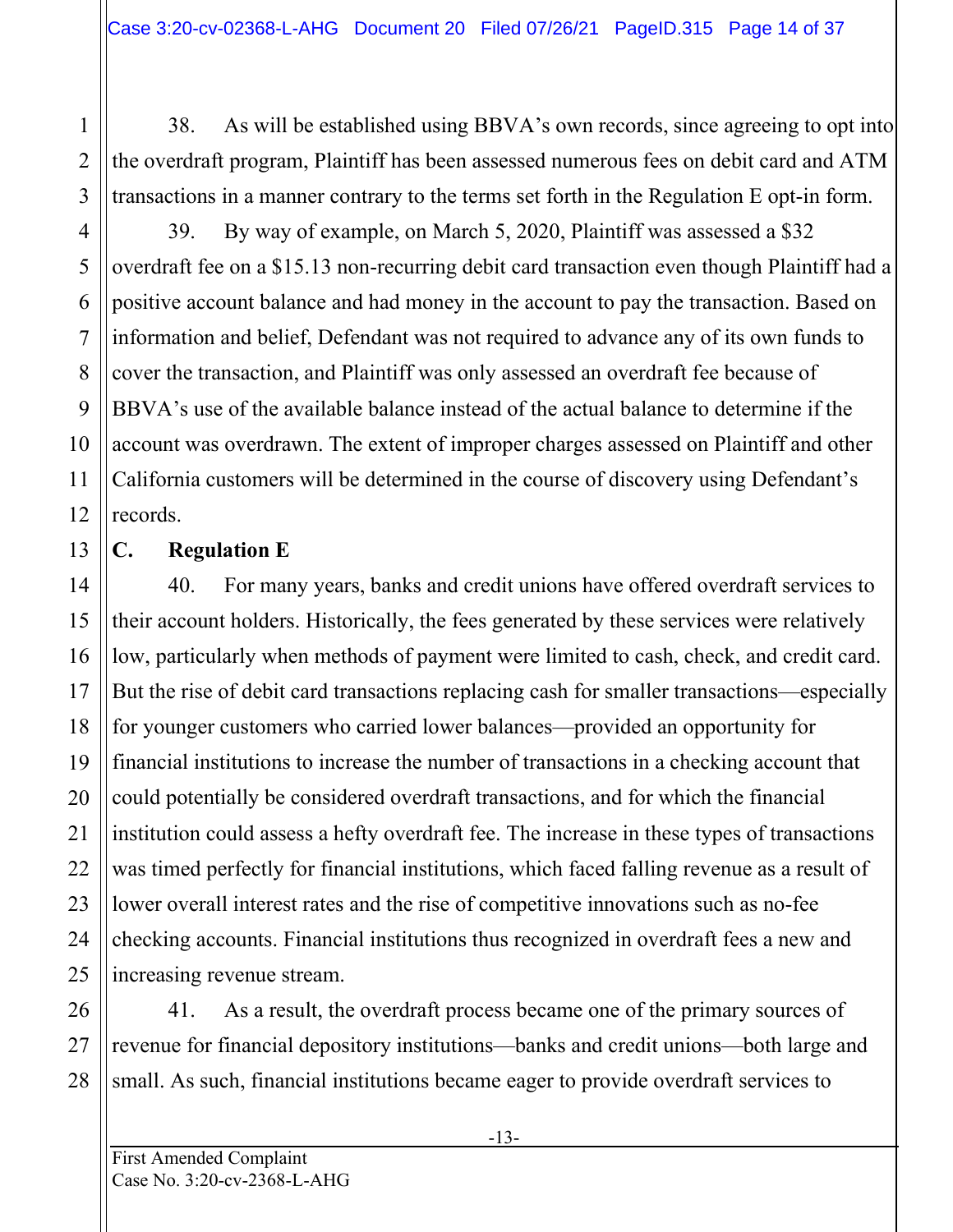consumers because not only do overdrafts generate revenue, they do so with little risk. When an overdraft is covered, it is on average repaid in three days, meaning that the financial institution advances small sums of money for no more than a day or two.

42. Using common understanding bolstered by disclosures by BBVA, an overdraft occurs when two conditions are satisfied: first, the account holder initiates a transaction that will result in the money in the account falling below zero if the financial institution makes payment on the transaction; and, second, the financial institution pays the transaction by advancing its own funds to cover the shortfall. An overdraft, therefore, is an extension of credit. The financial institution advancing the funds, allows the account holder to continue paying transactions even when the account has no money in it, or the account has insufficient funds to cover the amount of the withdrawal.<sup>[7](#page-14-0)</sup> The financial institution uses its own money to pay the transaction, on the assumption that the account holder will eventually cover the shortfall.

43. Before the Federal Reserve adopted Regulation E, many financial institutions unilaterally adopted internal "overdraft payment" plans. Consumers would initiate transactions that financial institutions would identify as "overdrafts," then the financial institution would go ahead and cover the overdraft while charging the standard overdraft fee. Under such programs, consumers were charged a substantial fee—on average higher than the debit card transaction triggering the overdraft itself—without ever having made any choice as to whether they wanted such transactions approved or instead declined and providing the opportunity to select another form of payment rather than turning the \$4 cup of coffee at Starbucks into a \$40 cup of coffee.

44. The Federal Reserve, which has regulatory oversight over financial institutions, recognized that banks and credit unions had strong incentives to adopt these punitive overdraft programs. Banks and credit unions could rely on charging high fees for very little service and almost no risk on thousands of transactions per day, giving

<span id="page-14-0"></span>

<sup>7</sup> [For a thorough description of the mechanics o](https://www.investopedia.com/terms/o/overdraft.asp)f an "overdraft," see <https://www.investopedia.com/terms/o/overdraft.asp> (last visited July 26, 2021).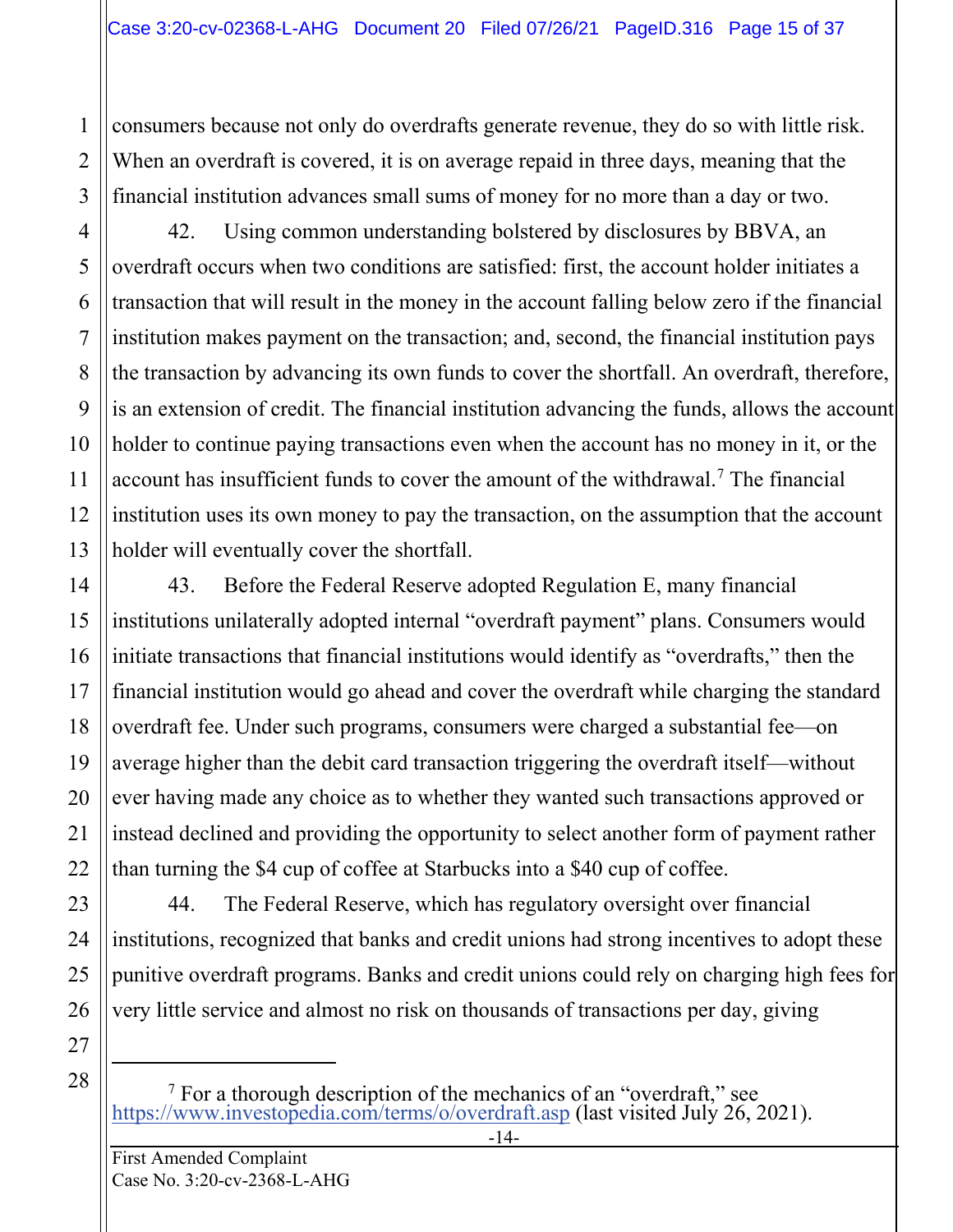2 3 4 5 6 7 8 9 10 consumers no choice in the matter if they wanted to have a bank account at all. It is for these reasons that in 2009, the Federal Reserve Board amended Regulation E to require financial institutions to obtain affirmative consent (or so-called "opt in") from account holders for overdraft coverage on ATM and non-recurring "point of sale" debit card transactions. After Regulation E's adoption, a financial institution could only lawfully charge an overdraft fee on one-time debit card purchases and ATM withdrawals if the consumer opted into the financial institution's overdraft program. Otherwise, the bank or credit union could either cover the overdraft without charging a fee or, simply direct the transaction to be denied at the point of sale. Further, without the opt-in, there could be no NSF fee incurred because the denial of the transaction meant no transaction had taken place, and thus no transaction to return unpaid.

45. Following the creation of the CFPB, it subsequently undertook the study referenced above regarding financial institutions' overdraft programs and whether they were satisfying consumer needs. Unsurprisingly, the CFPB found that overdraft programs had a series of problems. The most pressing problem was that overdraft services were costly and damaging to account holders. The percentage of accounts experiencing at least one overdraft (or NSF) transaction in 2011 was 27%, and the average amount of overdraft and NSF-related fees paid by accounts that paid fees was \$225. The CFPB further estimated that the banking industry may have collected anywhere from \$12.6 to \$32 billion in consumer NSF and overdraft fees in 2011, depending on what assumptions the analyst used in calculating the percentage of reported fee income should be attributed to overdrafts. The CFPB also noted that there were numerous "variations in overdraftrelated practices and policies," all of which could "affect when a transaction might overdraw a consumer's account and whether or not the consumer would be charged a fee."[8](#page-15-0)

26 27

<span id="page-15-0"></span>28

1

11

12

13

14

15

16

17

18

19

20

21

22

23

24

<sup>&</sup>lt;sup>8</sup> The Federal Reserve has previously noted that "improvements in the disclosures provided to consumers could aid them in understanding the costs associated with overdrawing their accounts and promote better account management." 69 Fed. Reg. 31761 (June 7, 2004).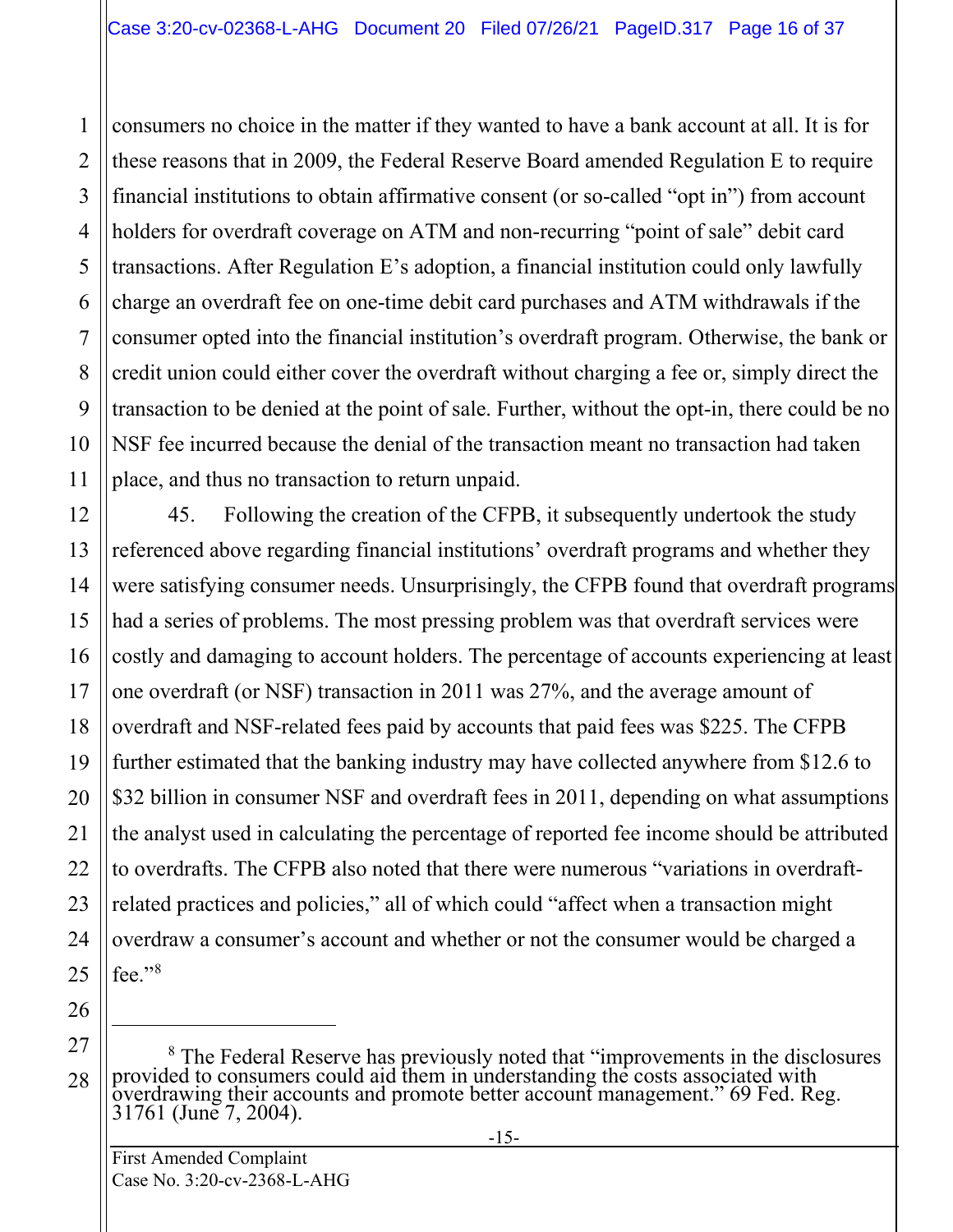46. Given the state of overdraft programs prior to Regulation E, it is easy to understand why the Federal Reserve was concerned about protecting consumers from financial institutions unilaterally imposing high fees. Banks and credit unions in this scenario had significant advantages over consumers when it came to imposing overdraft policies. By defaulting to charging fees for point-of-sale transactions, banks and credit unions created for themselves a virtual no-lose scenario—advance small amounts of funds (average \$24) for a small period of time (average 3 days), then charge a large fee (average \$34) that is unrelated to the amount of money advanced on behalf of the customer, resulting in a APR of thousands of percent interest (using averages, 17,000% APR), all while assuming very little risk because only a very small percentage of the overdraft customers failed to repay the overdraft.

47. Because of this, Regulation E does not merely require a financial institution to obtain an opt-in disclosure agreement before charging fees for transactions that result in overdrafts. It also provides that the opt-in disclosure agreement must satisfy certain requirements to be valid. The agreement must be a stand-alone document, not combined with other forms, disclosures, or contracts provided by the financial institution. It must also accurately disclose to the account holder the institution's overdraft charge policies. The account holder's choices must be presented in a "clear and readily understandable manner." 12 C.F.R. § 1005.4(a)(1). The financial institution must ultimately establish that the account holder has opted-in to overdraft coverage either through a signature on a written opt-in disclosure agreement, or by other verifiable means. Also, the financial institution must provide the customer with a confirmation letter confirming the opt-in and providing information about the right to opt-out in the future.

48. In the wake of Regulation E, some financial institutions simply decided to forego charging overdraft fees on non-recurring debit card and ATM transactions. These include large banks such as Bank of America, and smaller banks such as One West Bank, First Republic Bank, and Mechanics Bank. However, most financial institutions continued to maintain overdraft services on one-time debit card and ATM withdrawals.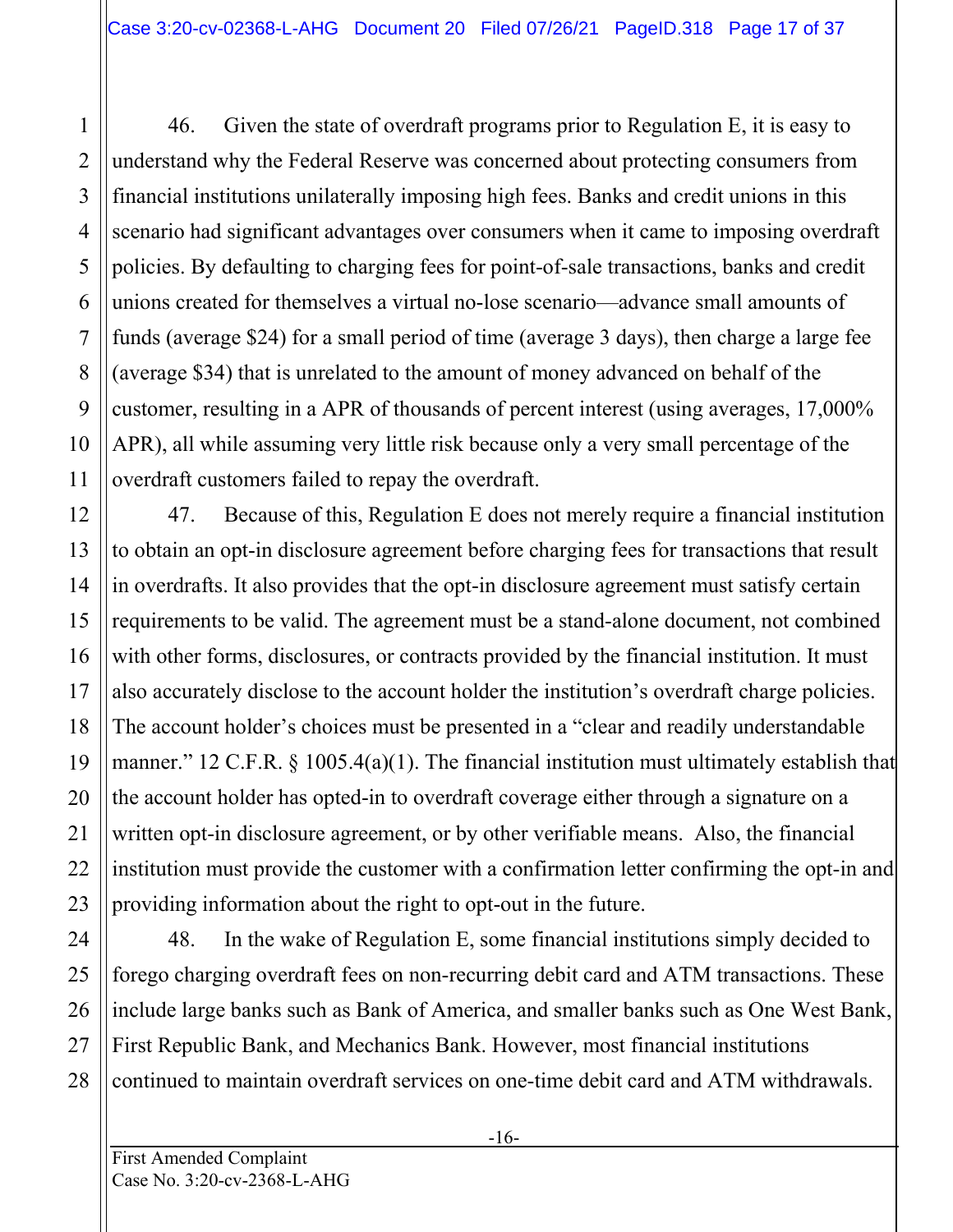As such, these banks and credit unions must satisfy Regulation E's requirements in order to obtain compliant affirmative consent from their account holders before charging overdraft fees on eligible transactions.

49. But charging these exorbitant penalty fees for the bank or credit union's small advance of funds to cover overdrafts was not where it stopped. Many financial institutions began manipulating the process as to when they would consider a transaction an overdraft to further increase the profit generated by their overdraft programs. They charged overdraft fees no longer just when the financial institution actually advanced money on behalf of the customer, but assessed overdraft fees on transactions when they paid the transaction with the customers' money. That is, the financial institution unilaterally decided the account was overdrawn not by the actual lack of funds in the account, but by whether the money in the account minus holds the financial institution unilaterally decided were for future events was enough to cover an ATM or one-time debit transaction when these transactions came in for payment at some future date.

50. Most banks and credit unions calculate two account balances related to their accounting of a customer checking account. "Actual balance," "ledger balance," or "current balance" are all terms used to describe the actual amount of the account holder's money in the account at any particular time. In contrast, "available balance" is a term the financial industry recognizes as a balance reduced from the actual account balance by the amount the bank or credit union has either held from deposits or held from the account because of authorized debit transactions that have not yet come in (and may never come in) for payment.<sup>[9](#page-17-0)</sup>

51. Although financial institutions calculate two balances, the actual/ledger/current balance of the money in the account is the official balance of the account. It is used when financial institutions report deposits to regulators, when they pay

1

2

3

4

5

6

7

8

9

10

11

12

13

14

15

16

17

18

19

20

21

22

23

24

25

<span id="page-17-0"></span><sup>27</sup> 28 <sup>9</sup> Some financial institutions use a third balance called the collected balance, which is also an internal calculated balance that is the actual account balance minus only deposit holds, and does not include debit holds.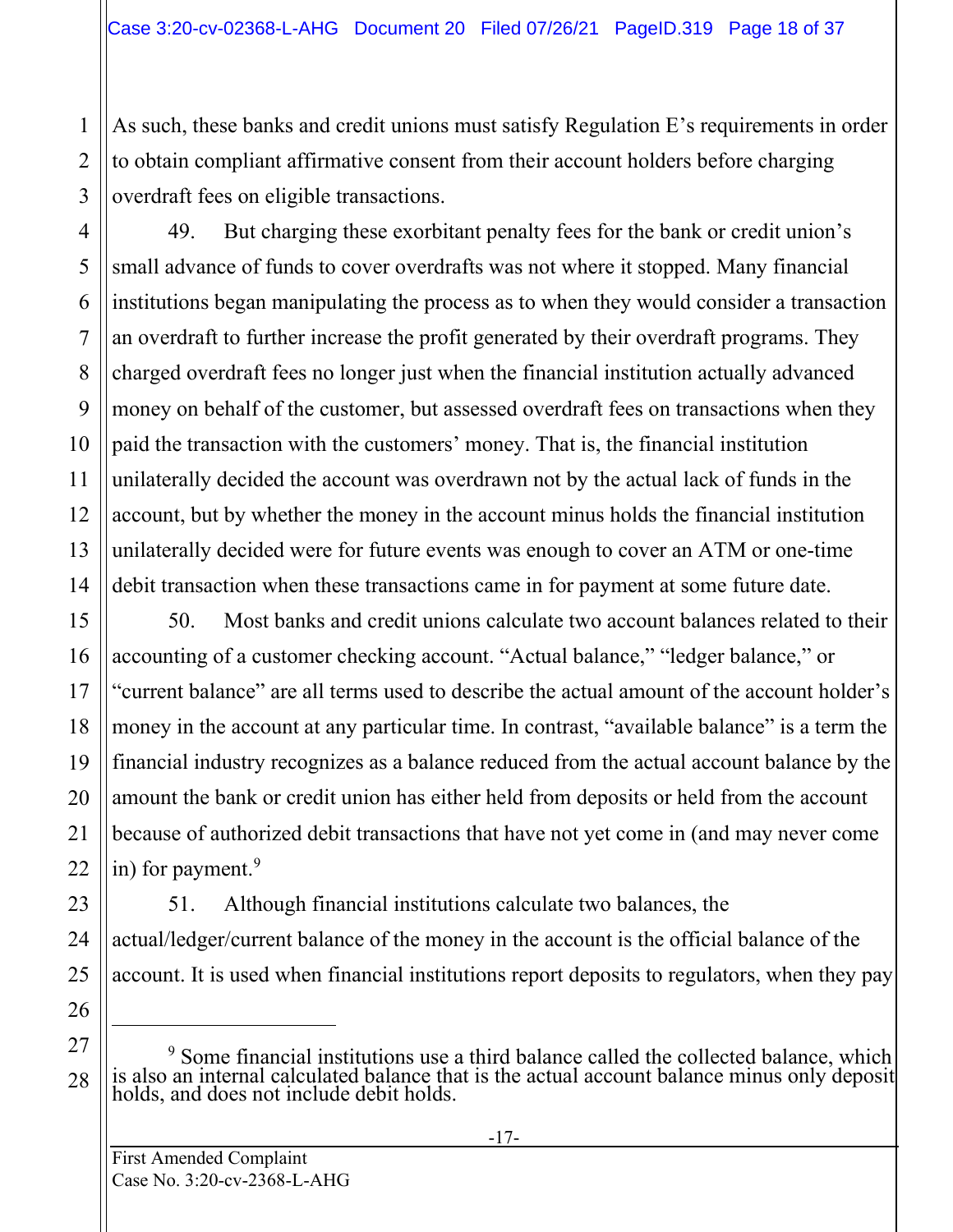interest on an account, and when they report the amount of money in the account in monthly statements to the customer—the official record of the account.

52. While there is no regulation barring any financial institution from deciding whether it will assess overdraft or NSF fees based on the actual balance or the "available balance" for overdraft assessment purposes, per Regulation E, the terms of the overdraft program must be clearly and accurately disclosed. Whether the financial institution uses the actual money in the account or an internal artificial available balance to assess overdraft fees, is information the customer needs to understand the overdraft program.

53. Many financial institutions use the "available balance" for overdraft assessment purposes as it is consistent with these institutions' self-interest because the available balance is always the same or lower, by definition, than the actual balance. The actual balance includes all money in the account. The available balance, on the other hand, always subtracts any holds placed on the funds in the account that may affect the money in the account in the future. It never adds funds to the account. To be clear, even when a financial institution has put a hold on funds in an account, the funds remain in the account. The financial institution's "hold" is merely an internal characterization the bank or credit union uses to categorize some of the money. All of the account holder's money remains in the account, even the money Defendant has defined as "held." The fact that the money has a "hold" on it does not mean it has been removed from the account.

54. The difference between which of the two balances a financial institution may use to calculate overdraft transactions is material to both the financial institution and account holders. Prior investigation in similar lawsuits demonstrates that financial institutions using the available balance, instead of actual balance, increase the number of transactions that are assessed overdraft fees approximately 10-20%. What happens in those 10-20% of transactions is that sufficient funds are in the account to pay the transaction and therefore the bank or credit union has not advanced any funds to the customer. At all times, the financial institution uses the customer's own money to pay the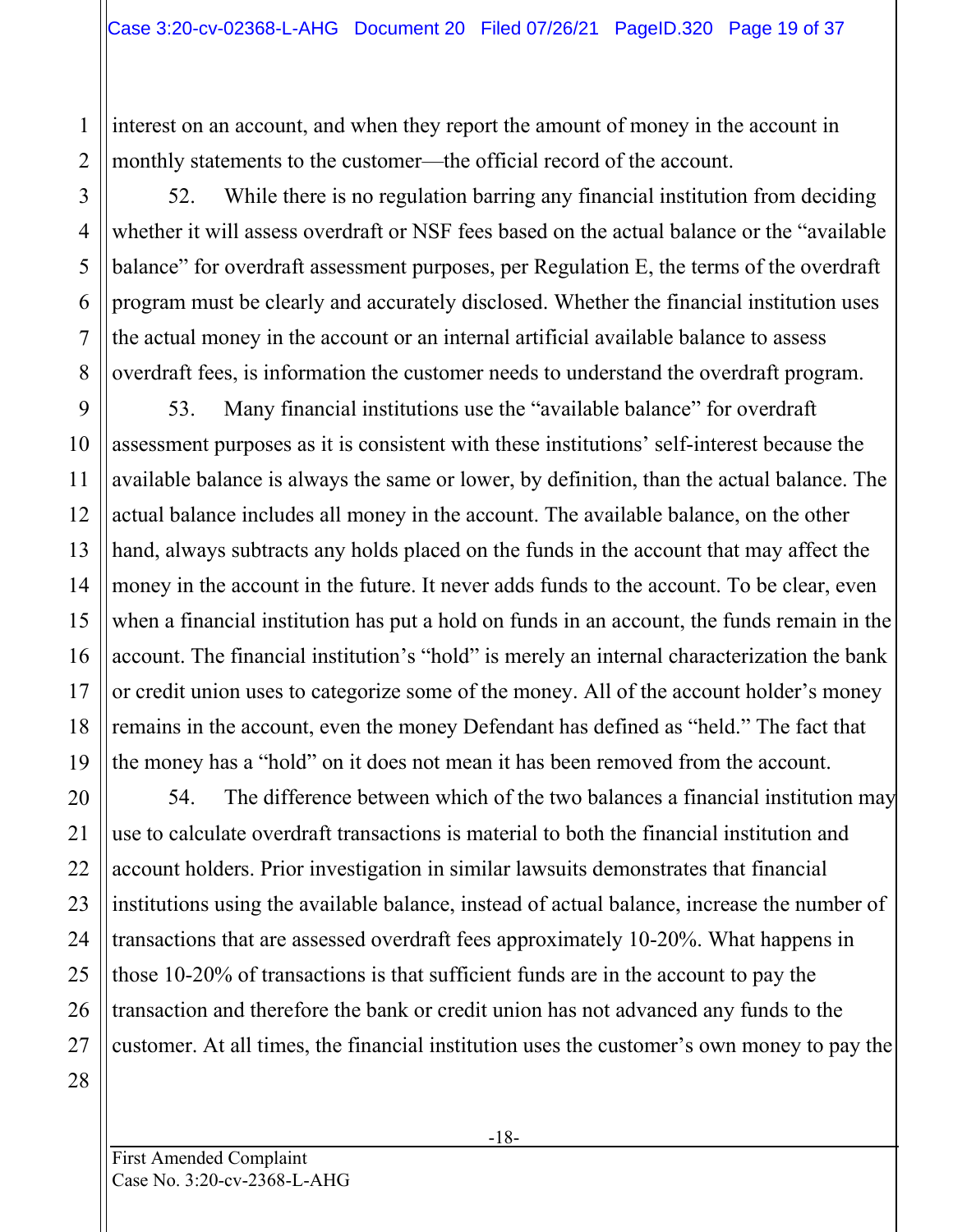transaction, which really means there has never been an overdraft at all—yet the financial institution charges an overdraft fee on the transaction anyway.

3 4 5 6 7 8 9 10 11 12 13 14 15 55. A hypothetical demonstrates what the financial institution is doing under these circumstances. Suppose that an individual has \$1,000. The individual intends to use \$800 of this amount to pay rent. The individual then intends to use the other \$200 to make his monthly car payment. But before the rent and car payment come due, the individual receives a \$40 water bill which informs that the bill must be paid immediately, or water service will be cut off. The individual now takes \$40 from the money he has earmarked for his car payment to pay the water bill. This individual has not spent more money that he has on hand—but he does need to find an additional \$40 before the car payment comes due. And if the individual does find the additional \$40 before paying the car payment, there will never be a problem. If he falls short, he may choose to proceed with the transaction anyway, for example, by writing a check for the car payment when he does not have funds to cover the bill. He would then create a potential "overdraft" of his funds for the car payment, but not the rent payment and the water bill.

56. The same pattern holds for financial institutions that calculate overdrafts using the actual (or ledger or current) balance of an account. Suppose the same individual put the \$1,000 in his checking account under similar circumstances on the 27th of the month. That day, he also authorizes his \$800 rent to be paid on the first of the next month, and his \$200 car payment to be paid on the third of the next month. The individual then realizes that the \$40 payment on his water bill must be paid that day—the 27th of the month—or he will incur a fee. He approves the water bill payment, and it posts immediately. Then, a few days later, he transfers an additional \$40 into the account which is enough to offset the water bill payment before the initial \$800 rent and \$200 car payments post and clear the account. All three payments are made with the individual's own account funds. The financial institution never uses its own funds as an advance, and there is no "overdraft" of the account because the balance always remains positive. However, even if the customer does not transfer the \$40, it is only the car payment which

1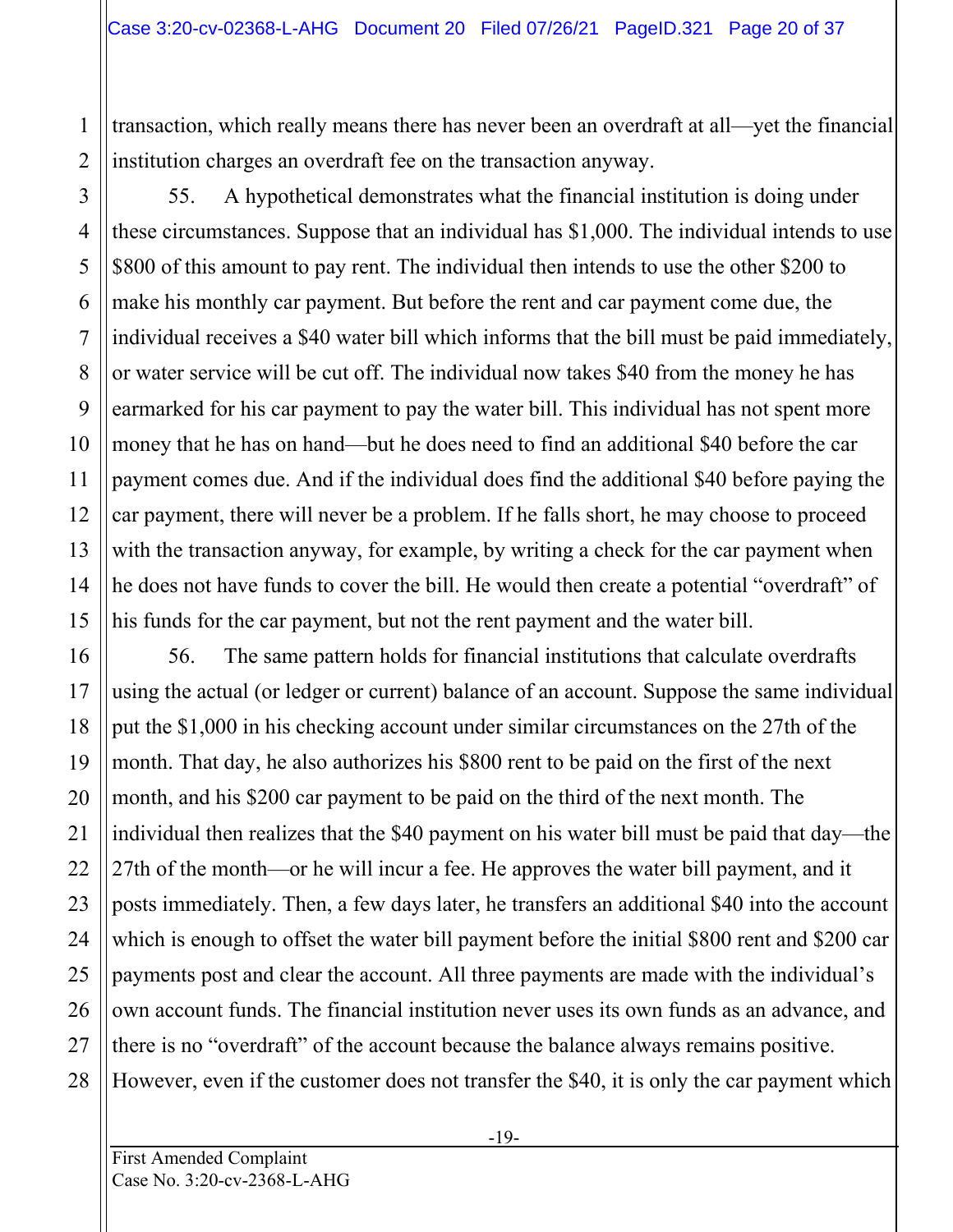posts last that is paid without sufficient money in the account to cover it. Thus, there is only one transaction (*i.e*., the car payment) eligible for an overdraft fee.

57. A financial institution that uses the "available balance" method of calculating overdrafts would come to a different conclusion. Because the available balance subtracts from the account the amount of money that the financial institution is "holding" for other pending transactions, the financial institution considers the money set aside and unavailable, even though it is still in the account. This means that after the \$800 and \$200 transactions are scheduled, the "available balance" of the account is \$0 even though \$1,000 still remains in the account. Under these circumstances, when the individual makes the additional \$40 payment and it posts first, the "available balance" is negative and the account holder is charged an overdraft fee—even though the original \$1,000 is still in the account. And what is worse, even if the account holder deposits \$40 in the account before the original \$800 and \$200 payments post and clear, he is still subject to the overdraft fee for the \$40 transaction even though the financial institution never "covered" any portion of the payment with its own funds. Finally, what is worse still, if the customer does not make a deposit to cover the overdraft, the customer will be assessed an overdraft fee for all three transactions. Thus, using the available balance, although the financial institution only has to advance its own funds for one transaction (*i.e.,* the car payment), the financial institution will assess three overdraft fees tripling its profits from the same transactions.

58. Financial institutions have been put on notice by regulators, banking associations, their insurance companies and risk management departments, and from observing litigation and settlements that the practice of using the available balance instead of the actual amount of money in the account (*i.e.*, the actual, ledger, or current balance) to calculate overdrafts without clear disclosure of that practice likely violates Reg E and state consumer laws. For instance, the FDIC stated in 2019:

> Institutions' processing systems utilize an "available balance" method or a "ledger balance" method to assess overdraft fees. The FDIC identified issues regarding certain overdraft programs that used an available balance method to determine

1

2

3

4

5

6

7

8

9

10

11

12

13

14

15

16

17

18

19

20

21

22

23

24

25

26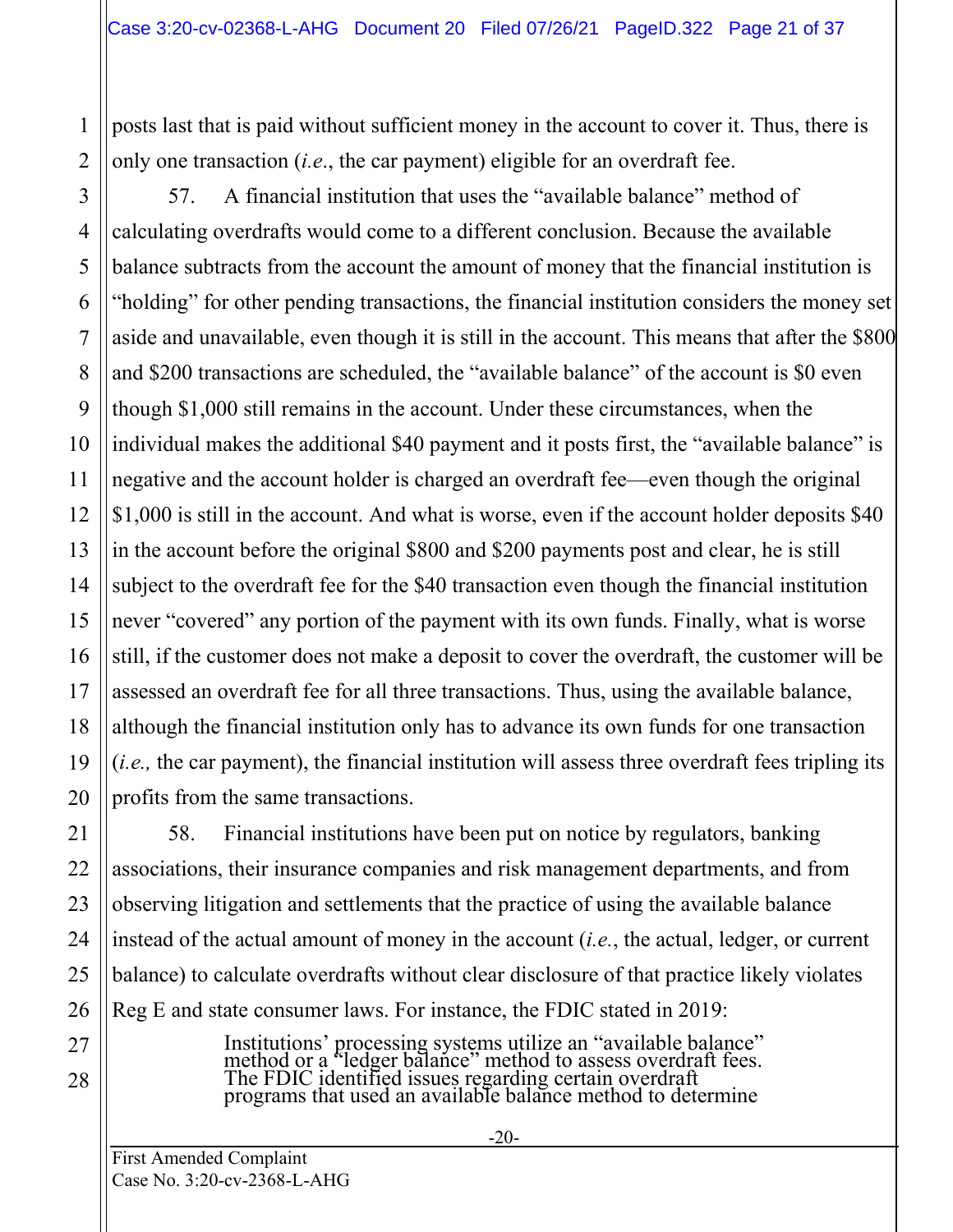|                                                | Case 3:20-cv-02368-L-AHG Document 20 Filed 07/26/21 PageID.323 Page 22 of 37                                                                                                                                                                                                                                                                                                                                                                                                                                                                                                                                                                                                                                                                                                                                                                                                                                                                                                                                                                                                                                                                                     |  |  |  |  |
|------------------------------------------------|------------------------------------------------------------------------------------------------------------------------------------------------------------------------------------------------------------------------------------------------------------------------------------------------------------------------------------------------------------------------------------------------------------------------------------------------------------------------------------------------------------------------------------------------------------------------------------------------------------------------------------------------------------------------------------------------------------------------------------------------------------------------------------------------------------------------------------------------------------------------------------------------------------------------------------------------------------------------------------------------------------------------------------------------------------------------------------------------------------------------------------------------------------------|--|--|--|--|
| $\overline{2}$<br>3<br>4                       | when overdraft fees could be assessed. Specifically, FDIC<br>examiners observed potentially unfair or deceptive practices<br>when institutions using an available balance method assessed<br>more overdraft fees than were appropriate based on the<br>consumer's actual spending or when institutions did not<br>adequately describe how the available balance method works in<br>connection with overdrafts.10                                                                                                                                                                                                                                                                                                                                                                                                                                                                                                                                                                                                                                                                                                                                                 |  |  |  |  |
| 5                                              | The CFPB provided in its Winter 2015 Supervisory Highlights, that:                                                                                                                                                                                                                                                                                                                                                                                                                                                                                                                                                                                                                                                                                                                                                                                                                                                                                                                                                                                                                                                                                               |  |  |  |  |
| 6<br>7<br>8<br>9<br>10<br>11<br>12<br>13<br>14 | A ledger-balance method factors in only settled transactions in<br>calculating an account's balance; an available-balance method<br>calculates an account's balance based on electronic transactions<br>that the institutions have authorized (and therefore are obligated<br>to pay) but not yet settled, along with settled transactions. An available balance also reflects holds on deposits that have not<br>yet cleared. Examiners observed that in some instances,<br>transactions that would not have resulted in an overdraft (or an<br>overdraft fee) under a ledger-balance method did result in an<br>overdraft (and an overdraft fee) under an available-balance<br>method. At one or more financial institutions, examiners noted<br>that these changes to the balance calculation method used were<br>not disclosed at all, or were not sufficiently disclosed, resulting<br>in customers being misled as to the circumstances under which<br>overdraft fees would be assessed. Because these misleading<br>practices could be material to a reasonable consumer's decision<br>making and actions, they were found to be deceptive. <sup>11</sup> |  |  |  |  |
| 15                                             | 59.<br>Under Regulation E, the financial institution may decide which balance it                                                                                                                                                                                                                                                                                                                                                                                                                                                                                                                                                                                                                                                                                                                                                                                                                                                                                                                                                                                                                                                                                 |  |  |  |  |
| 16                                             | chooses to use for overdraft fees on one-time debit card and ATM transactions, but it is                                                                                                                                                                                                                                                                                                                                                                                                                                                                                                                                                                                                                                                                                                                                                                                                                                                                                                                                                                                                                                                                         |  |  |  |  |
| 17                                             | also very clear that it must disclose this practice accurately, clearly and in a way that is                                                                                                                                                                                                                                                                                                                                                                                                                                                                                                                                                                                                                                                                                                                                                                                                                                                                                                                                                                                                                                                                     |  |  |  |  |
| 18                                             | easily understood. As the Regulation E opt-in disclosure agreement must include this                                                                                                                                                                                                                                                                                                                                                                                                                                                                                                                                                                                                                                                                                                                                                                                                                                                                                                                                                                                                                                                                             |  |  |  |  |
| 19                                             | information in a stand-alone document, the use of available balance must be stated in the                                                                                                                                                                                                                                                                                                                                                                                                                                                                                                                                                                                                                                                                                                                                                                                                                                                                                                                                                                                                                                                                        |  |  |  |  |
| 20                                             | opt-in disclosure agreement to conform to Regulation E and permit the financial                                                                                                                                                                                                                                                                                                                                                                                                                                                                                                                                                                                                                                                                                                                                                                                                                                                                                                                                                                                                                                                                                  |  |  |  |  |
| 21                                             | institution from charging that customer overdraft fees on one-time debit card and ATM                                                                                                                                                                                                                                                                                                                                                                                                                                                                                                                                                                                                                                                                                                                                                                                                                                                                                                                                                                                                                                                                            |  |  |  |  |
| 22                                             | transactions. Either inaccurately or failing to describe the use of available balance as part                                                                                                                                                                                                                                                                                                                                                                                                                                                                                                                                                                                                                                                                                                                                                                                                                                                                                                                                                                                                                                                                    |  |  |  |  |
| 23                                             | of its overdraft practice violates the plain language of Regulation E.                                                                                                                                                                                                                                                                                                                                                                                                                                                                                                                                                                                                                                                                                                                                                                                                                                                                                                                                                                                                                                                                                           |  |  |  |  |
| 24                                             |                                                                                                                                                                                                                                                                                                                                                                                                                                                                                                                                                                                                                                                                                                                                                                                                                                                                                                                                                                                                                                                                                                                                                                  |  |  |  |  |
| 25                                             |                                                                                                                                                                                                                                                                                                                                                                                                                                                                                                                                                                                                                                                                                                                                                                                                                                                                                                                                                                                                                                                                                                                                                                  |  |  |  |  |
| 26                                             |                                                                                                                                                                                                                                                                                                                                                                                                                                                                                                                                                                                                                                                                                                                                                                                                                                                                                                                                                                                                                                                                                                                                                                  |  |  |  |  |
| 27<br>28                                       | <sup>10</sup> https://www.fdic.gov/regulations/examinations/consumercomplsupervisoryhighlig<br>hts.pdf<br><sup>11</sup> https://files.consumerfinance.gov/f/201503_cfpb_supervisory-highlights-winter-<br>2015.pdf, p. 8 (last visited July 26, 2021).                                                                                                                                                                                                                                                                                                                                                                                                                                                                                                                                                                                                                                                                                                                                                                                                                                                                                                           |  |  |  |  |

<span id="page-21-1"></span><span id="page-21-0"></span>First Amended Complaint Case No. 3:20-cv-2368-L-AHG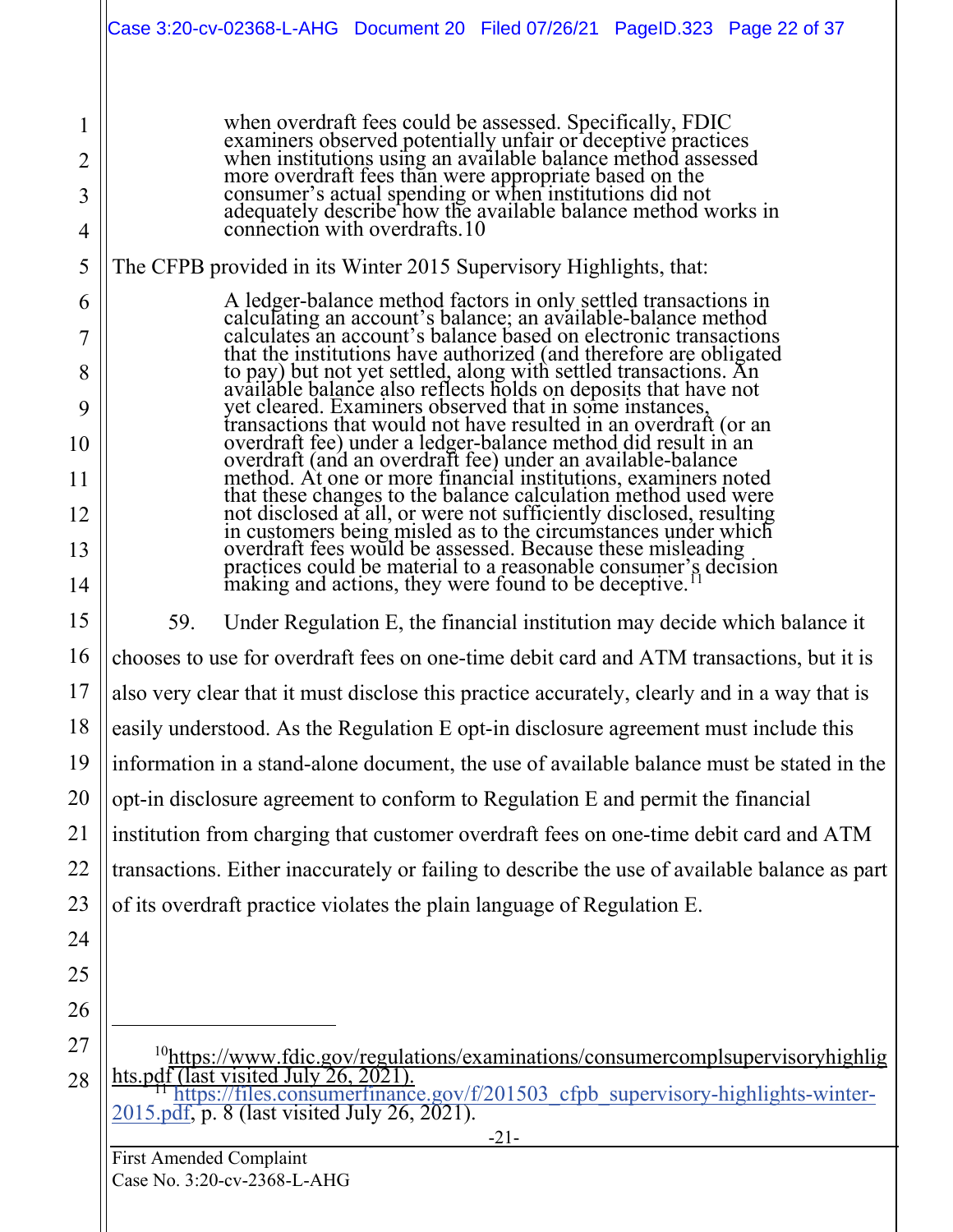# **D. BBVA's Regulation E Practices**

1

2

3

4

5

6

7

8

9

10

11

12

13

14

15

16

17

18

19

20

21

<span id="page-22-0"></span>22

23

24

25

26

27

28

60. BBVA opted customers into its overdraft practices using an opt-in disclosure agreement titled, **"What You Need to Know About Overdrafts and Overdraft Fees***.***"**  (Ex. A.) A reasonable consumer reading a disclosure agreement requiring a signature or acknowledgement, and which relates to overdrafts and overdraft fees and represents in bold language that it contains information the customer needs to know about overdrafts and overdraft fees, would rely on the opt-in disclosure agreement without supplementing that knowledge with reference to other marketing materials and or account agreement language relating to overdrafts.

61. The opt-in disclosure agreement explained that an overdraft "occurs when you do not have enough money in your account to cover a transaction, but the transaction is paid anyway." The agreement makes no reference to "available" balance or any description of how BBVA's internal hold policies affect the balance. The opt-in disclosure agreement instead only explains that an overdraft occurs when there is not enough "money in [the] account" and BBVA covers the transaction with its own funds.

62. By defining overdrafts in this way, it is reasonable and expected for account holders to understand that BBVA uses the actual balance and money in the account to calculate whether an overdraft has occurred. Many courts have already found that this exact same language is at least ambiguous as to whether it means the actual balance or available balance is used in determining overdraft fees.<sup>[12](#page-22-0)</sup> By using ambiguous language

<sup>&</sup>lt;sup>12</sup> *Tims v. LGE Cmty. Credit Union,* 935 F.3d 1228, 1237-38; 1243-45 (11th Cir. 2019); *Wellington v. Empower Fed. Credit Union,* 2021 WL 1377789, \*4 (N.D.N.Y Apr. 13, 2021); *Bettencourt v. Jeanne D'Arc Credit Union*, "nonsufficient funds," "available funds," "insufficient available funds," and "account balance" were ambiguous such that the Reg E claim was not dismissed ); *Smith v. Bank*  of Hawaii, No. 16-00513 JMS-RLP, 2017 WL 3597522, at \*6–8 (D. Haw. Apr. 13, 2017)<br>("sporadic" use of terms such as "available" funds or balances insufficiently explained to<br>consumer when overdraft fee could be charged and agreement constituted a proper allegation of a Reg E violation); *Walker v. People's*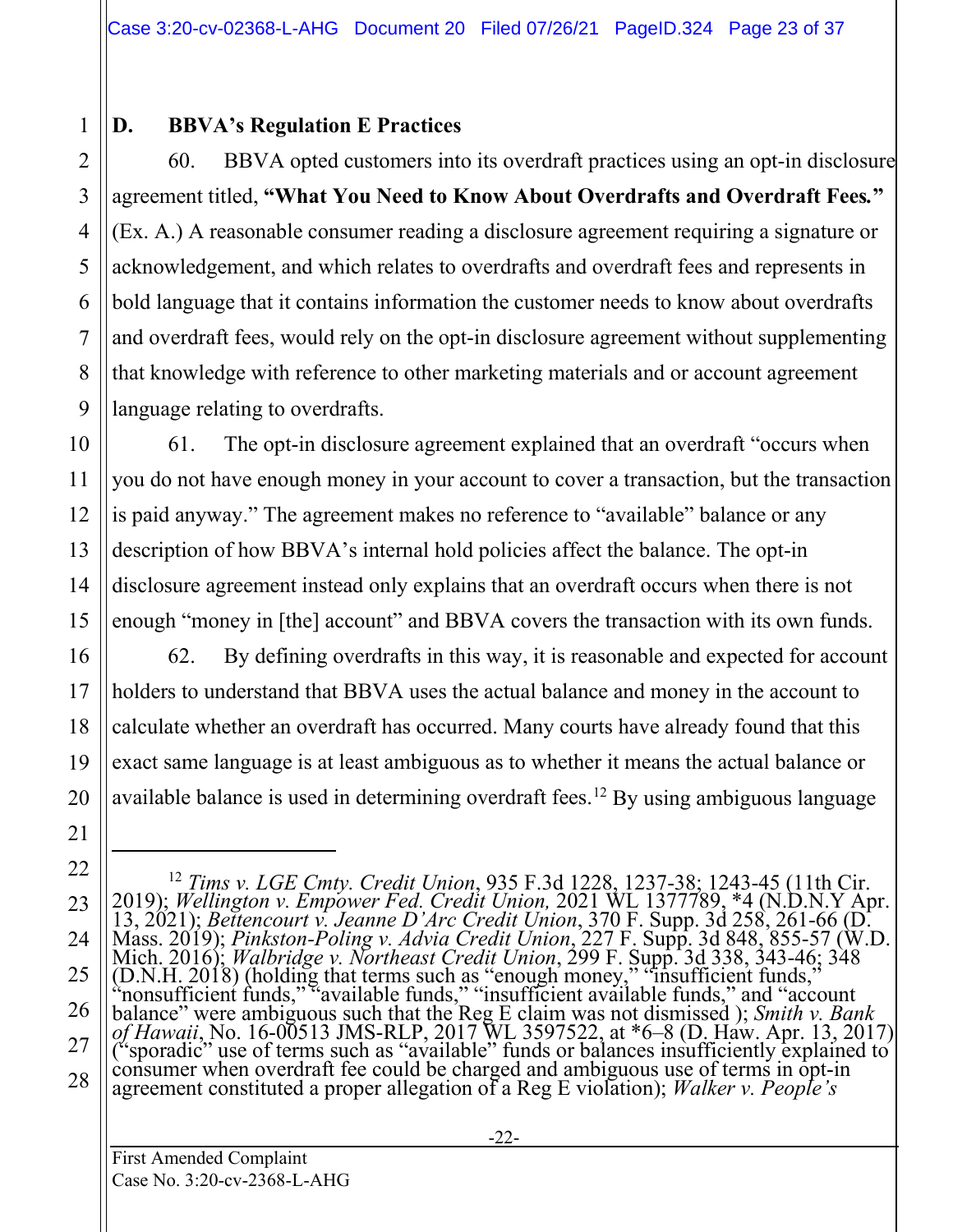to describe what constitutes an overdraft, BBVA has failed to provide a clear and easily understandable description of its overdraft services in its opt-in disclosure agreement as Regulation E demands.

4 6 8 9 10 12 13 14 15 16 18 19 63. Many financial institutions that use the available balance to calculate overdrafts have specifically addressed the practice in their opt-in disclosure agreements. San Diego County Credit Union, for example, defines an "overdraft" as when "the available balance in your account is nonsufficient to cover a transaction at the time that the transaction posts to your account, but we pay it anyway." Synovus Bank defines an overdraft similarly to BBVA, but adds the additional caveat that it "authorize[s] and pay[s] transactions using the Available Balance in [the] account," and then specifically defines the Available Balance. TD Bank's opt-in disclosure agreement states as follows: "An overdraft occurs when your available balance is not sufficient to cover a transaction, but we pay it anyway. Your available balance is reduced by any 'pending' debit card transactions (purchases and ATM withdrawals) and includes any deposited funds that have been made available pursuant to our Funds Availability Policy." Similarly, Communication Federal Credit Union's opt-in disclosure agreement states, "[a]n overdraft occurs when you do not have enough money in your account to cover a transaction, or the transaction exceeds your available balance, but we pay it anyway. 'Available Balance' is your account balance less any holds placed on your account."

64. In addition, many financial institutions that use the actual balance to determine whether an account is in overdraft (meaning it looks strictly at the amount of funds in an account), as does, *e.g.*, MidFlorida Credit Union, use the same language as BBVA to reference the actual balance, not the available balance. *See*

1

2

3

5

7

11

17

20

21

22

23

24

<sup>26</sup> 27 28 *United Bank*, 305 F. Supp. 3d 365, 375-76 (D. Conn. 2018) (holding that allegations were sufficient to state a cause of action for violation of Reg E where opt-in form failed to provide customers with a valid description of overdraft program); *Ramirez v. Baxter Credit Union*, No. 16-CV-03765-SI, 2017 WL 1064991, at \*4-8 (N.D. Cal. Mar. 21, 2017); *Gunter v. United Fed. Credit Union*, No. 315CV00483MMDWGC, 2016 WL 3457009, at \*3-4 (D. Nev. June 22, 2016).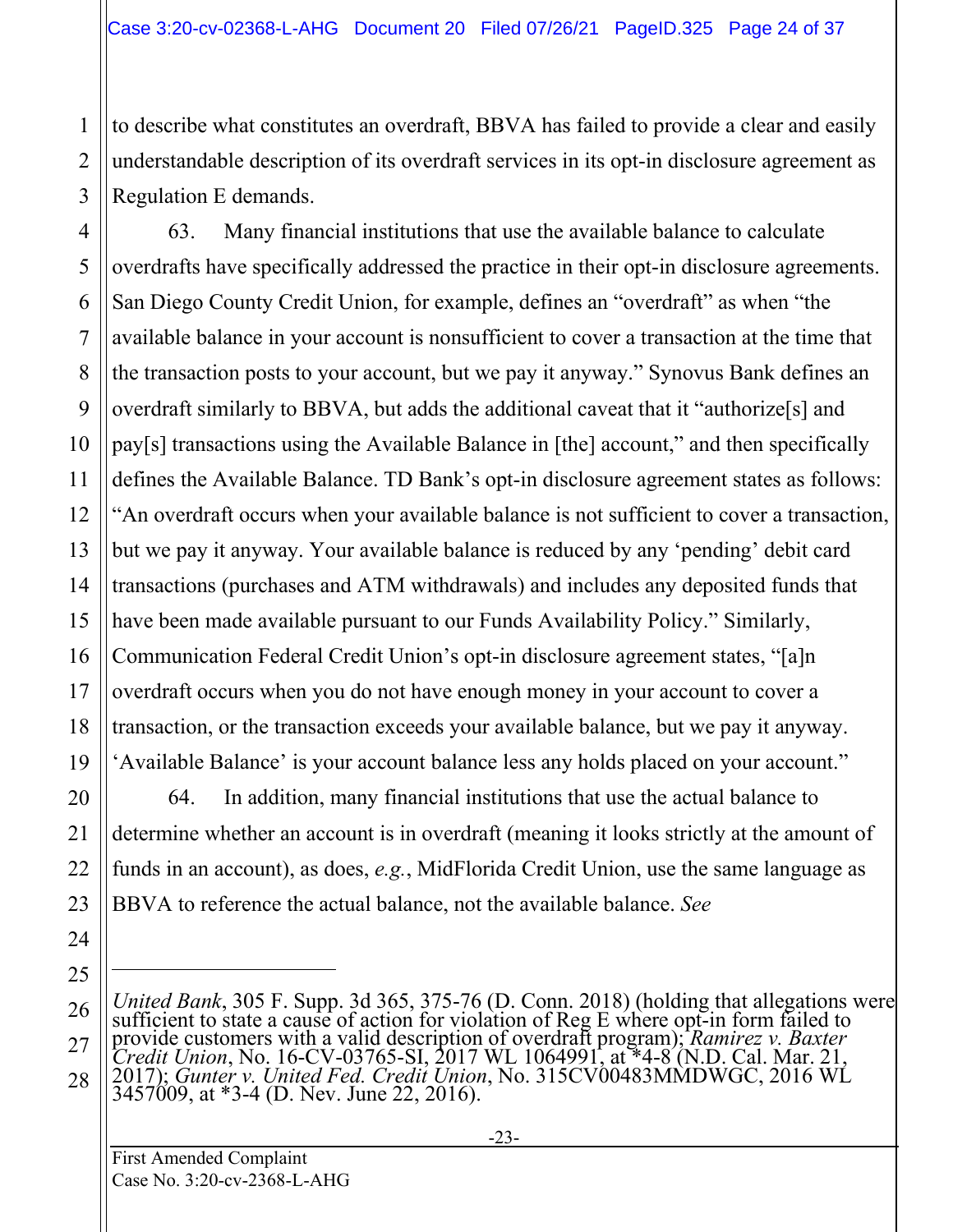[https://www.midflorida.com/MidFlorida/media/Documents/Forms/Overdraft-Opt-In-](https://www.midflorida.com/MidFlorida/media/Documents/Forms/Overdraft-Opt-In-Form-1-11-17.pdf)

[Form-1-11-17.pdf](https://www.midflorida.com/MidFlorida/media/Documents/Forms/Overdraft-Opt-In-Form-1-11-17.pdf) (last visited July 26, 2021) (explaining that the language "[a]n overdraft occurs when you do not have enough money in your account to cover a transactions, but MIDFLORIDA pays it anyway" refers to the "[a]ctual balance.") Thus, if there is sufficient money in the account to cover a transaction—even if the money is subject to a hold for pending transactions—then the financial institution will not charge an overdraft fee.

65. Here, BBVA's failure to accurately, clearly, and in an easily understandable way identify the balance BBVA uses to assess overdraft fees in the stand-alone opt-in disclosure agreement resulted in its failure to obtain the appropriate affirmative consent necessary to opt customers into its overdraft program. BBVA has and continues to charge customers overdraft fees for non-recurring debit card and ATM transactions in violation of Regulation E. Further, BBVA continues to "opt-in" new checking account customers into its overdraft program using its improper opt-in disclosure agreement.

# **VI FACTUAL ALLEGATIONS AGAINST DEFENDANT**

66. At all relevant times, BBVA used the "available balance," and not the actual account balance or the formerly used collective balance, to determine whether to assess overdraft fees on one-time debit card and ATM transactions.

67. At all relevant times, BBVA knew or should have known, that in order to legally charge its customers overdraft fees, it was required to first obtain affirmative consent from the customer using a Regulation E compliant stand-alone opt-in disclosure. Regulation E compliance requires, at a minimum, that a financial institution accurately disclose all material parts of its overdraft program and policies in the opt-in disclosure agreement in clear and easily understood language before obtaining consent from a customer to "opt in" to those programs.

68. At all relevant times, BBVA used an identical opt-in disclosure agreement with Plaintiff and all putative class members that defined an overdraft as occurring "when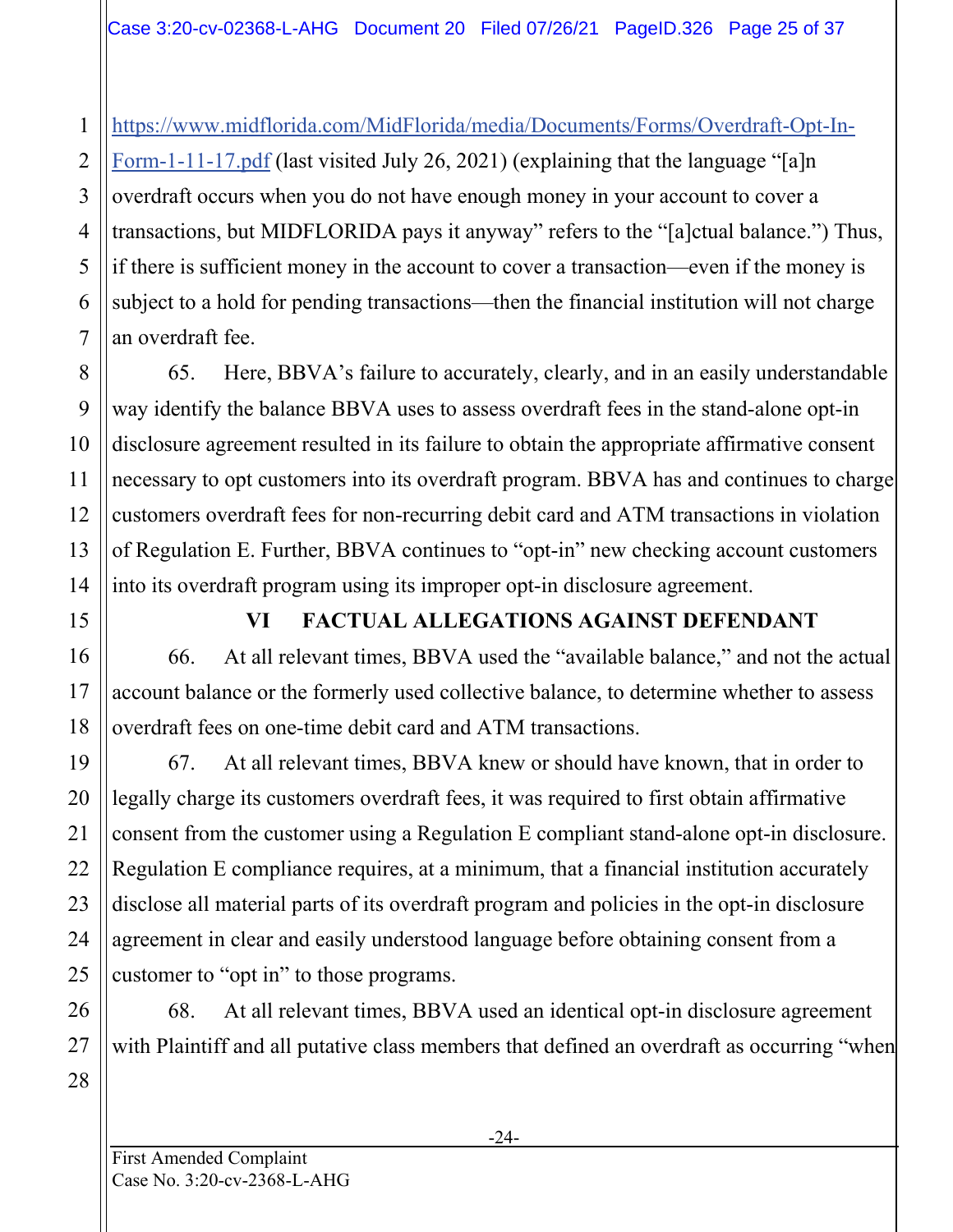you do not have enough money in your account to cover a transaction, but the transaction is paid anyway."

69. This definition of overdraft would disclose and be interpreted by reasonable customers to mean as follows: (1) "not enough money in your account" means the Actual balance/Current Balance/Ledger Balance in the account; (2) to "cover a transaction" means that the overdraft decision is made at time of posting and payment; and (3) "the transaction is paid anyway" means that Defendant has advanced or loaned the customer money to pay the transaction. However, as BBVA determines overdraft fees based on the "available balance" that factors in credit and debit holds, approximately 10-20% of overdraft fees are assessed on transactions when there was money in the account to cover the transaction at the time it was posted and paid, and BBVA did not advance or loan the customer any money to pay the transaction.

70. The opt-in disclosure agreement did not accurately and in a clear and easily understandable way describe what constitutes an overdraft and under what circumstances the customer would be assessed an overdraft fee, and as such the opt-in disclosure agreement did not comply with Regulation E's requirements.

71. Because BBVA uses an opt-in disclosure agreement that does not accurately describe its overdraft practices and thus is not compliant with Regulation E, BBVA is not permitted to charge customers overdraft fees on one-time debit card and ATM transactions.

72. At all relevant times, BBVA knew it was using the available balance to assess overdraft fees, and further knew or should have known that as a stand-alone document, its opt-in disclosure agreement was not providing an accurate, clear and easily understandable definition of an overdraft when it identified an overdraft as "when you do not have enough money in your account to cover a transaction, but the transaction is paid anyway."

27 28 73. At all relevant times, BBVA charged Plaintiff and the putative class overdraft fees on one-time debit card and ATM transactions even though it had not

1

2

3

4

5

6

7

8

9

10

11

12

13

14

15

16

17

18

19

20

21

22

23

24

25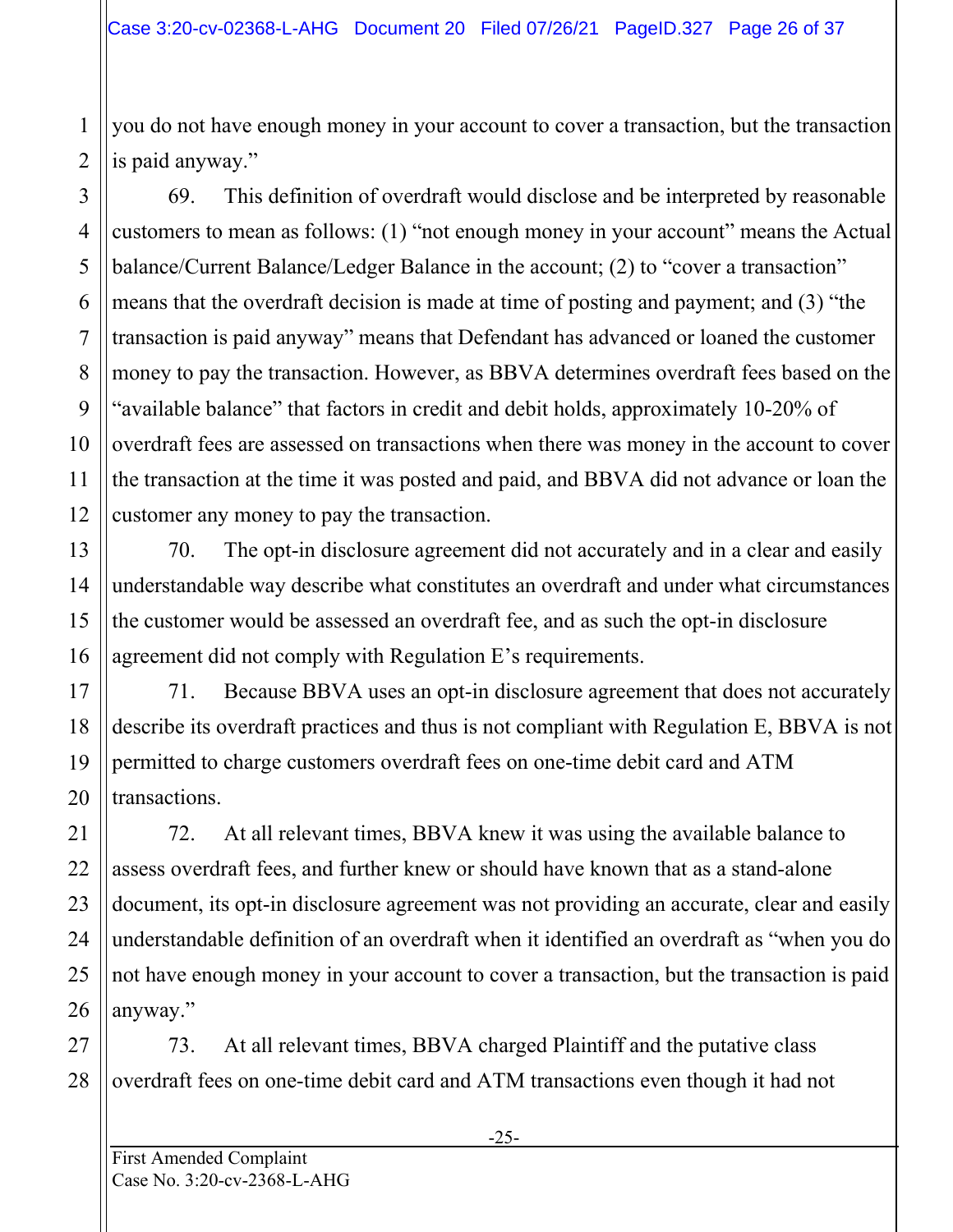1 2 complied with Regulation E to first obtain customers' affirmative consent using a Regulation E compliant opt-in disclosure agreement before it charged these fees.

3 4 5 6 74. Based on information and belief, BBVA continues to "opt-in" to its overdraft program customers using a non-compliant opt-in disclosure agreement, and then charges those customers overdraft fees on one-time debit card and ATM transactions.

75. Based on information and belief, BBVA continues to charge existing customers overdraft fees on one-time debit card and ATM transactions who had "optedin" using that same non-compliant opt-in disclosure agreement.

10

11

12

13

14

15

16

17

18

19

20

21

22

23

24

25

26

7

8

9

# **VII CLASS ACTION ALLEGATIONS**

76. The preceding allegations are incorporated by reference and re-alleged as if fully set forth herein.

77. Plaintiff brings this case, and each of the respective causes of action, as a class and representative action.

78. The "Class" is composed of one of the following:

#### **The Regulation E Class**:

All California customers of Defendant who have or have had accounts with Defendant who were assessed an overdraft fee on a one-time debit card or ATM transaction beginning one-year preceding the filing of this complaint and ending on the date the Class is certified. Following discovery, this definition will be amended as appropriate.

#### **The UCL, Section 17200 Class**:

All California customers of Defendant who have or have had accounts with Defendant who were assessed an overdraft fee on a one-time debit card or ATM transaction beginning four-years preceding the filing of this complaint and ending on the date the Class is certified. Following discovery, this definition will be amended as appropriate.

79. Excluded from the Classes are: 1) any entity in which Defendant has a

controlling interest; 2) officers or directors of Defendant; 3) this Court and any of its

28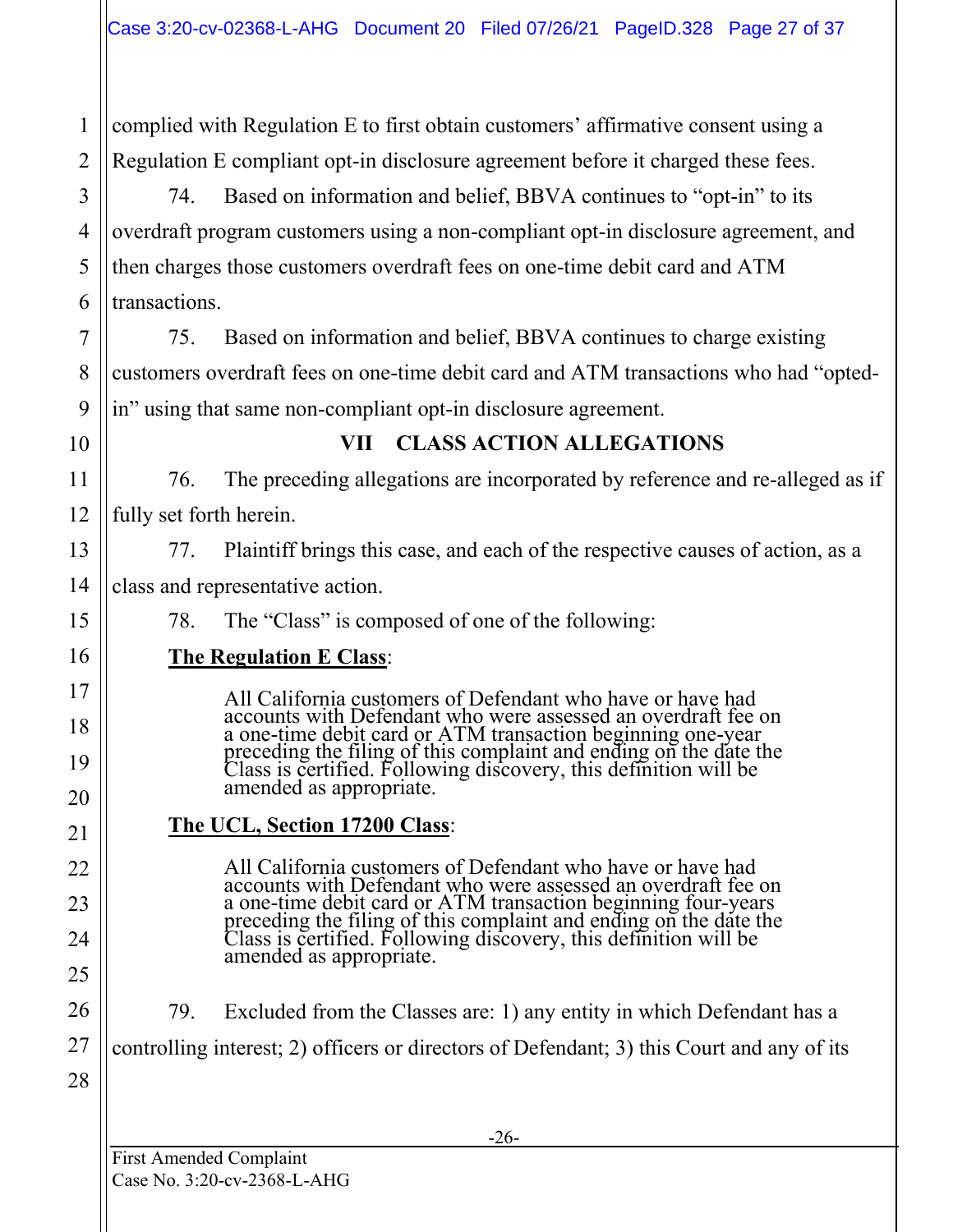employees assigned to work on the case; and 4) all employees of the law firms representing Plaintiff and the Class Members.

80. This action has been brought and may be properly maintained on behalf of each member of the Class pursuant to Rule 23(a), (b)(2), and (b)(3) of the Federal Rules of Civil Procedure.

81. **Numerosity** – The members of the Class ("Class Members") are so numerous that joinder of all Class Members would be impracticable. While the exact number of Class Members is presently unknown to Plaintiff, and can only be determined through appropriate discovery, Plaintiff believes based on the percentage of customers that are harmed by these practices with banks and credit unions with similar practices, that the Class is likely to include thousands of customers.

82. Upon information and belief, Defendant has databases, and/or other documentation, of its customers' transactions and account enrollment. These databases and/or documents can be analyzed by an expert to ascertain which of Defendant's customers has been harmed by its practices and thus qualify as a Class Member. Further, the Class definitions identify groups of unnamed plaintiffs by describing a set of common characteristics sufficient to allow a member of that group to identify himself or herself as having a right to recover. Other than by direct notice through mail or email, alternative proper and sufficient notice of this action may be provided to the Class Members through notice published in newspapers or other publications.

83. **Commonality –** This action involves common questions of law and fact. The questions of law and fact common to both Plaintiff and the Class Members include, but are not limited to, the following:

- Whether Defendant used the available balance for making a determination of whether to assess overdraft fees on one-time debit card and ATM transactions;
- Whether the opt-in disclosure agreement Defendant used to opt-in Class Members violated the mandate of Regulation E that the opt-in

1

2

3

4

5

6

7

8

9

10

11

12

13

14

15

16

17

18

19

20

21

22

23

24

25

26

27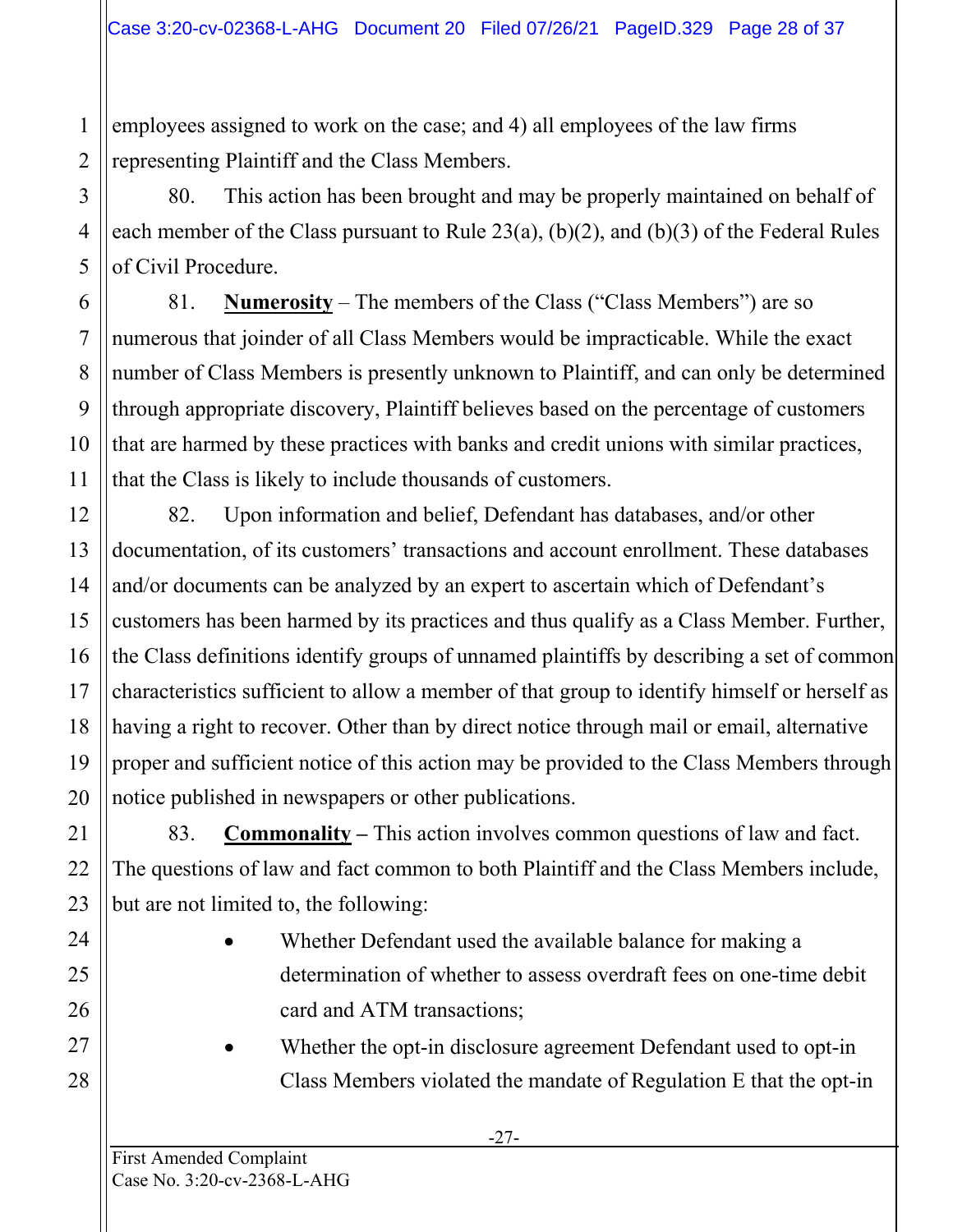disclosure agreement must accurately, clearly, and in an easily understandable way describe the overdraft services of Defendant;

- Whether Defendant breached Regulation E when it assessed overdraft fees on one-time debit card and ATM transactions against Class Members;
- Whether Defendant's conduct in violating Regulation E also violated the Section 17200; and
- Whether Defendant continues to violate Regulation E and Section 17200 by opting in customers and the public using an opt-in disclosure agreement that violates Regulation E and continuing to assess customers overdraft fees on one-time debit card and ATM transactions based on an opt-in disclosure agreement that violates Regulation E.

84. **Typicality** – Plaintiff's claims are typical of all Class Members. The evidence and the legal theories regarding Defendant's alleged wrongful conduct committed against Plaintiff and all of the Class Members are substantially the same because the opt-in disclosure agreement used to opt-in Plaintiff is the same as the opt-in disclosure agreement used by Defendant to opt-in the Class Members and the general public. Further, Plaintiff and the Class Members have each been assessed overdraft fees on one-time debit card and ATM transactions. Accordingly, in pursuing his own selfinterest in litigating his claims, Plaintiff will also serve the interests of the other Class Members and the general public.

85. **Adequacy** – Plaintiff will fairly and adequately protect the interests of the Class Members. Plaintiff has retained competent counsel experienced in class action litigation, and specifically financial institution overdraft class action cases to ensure such protection. There are no material conflicts between the claims of the representative Plaintiff and the members of the Class that would make class certification inappropriate. Plaintiff and counsel intend to prosecute this action vigorously.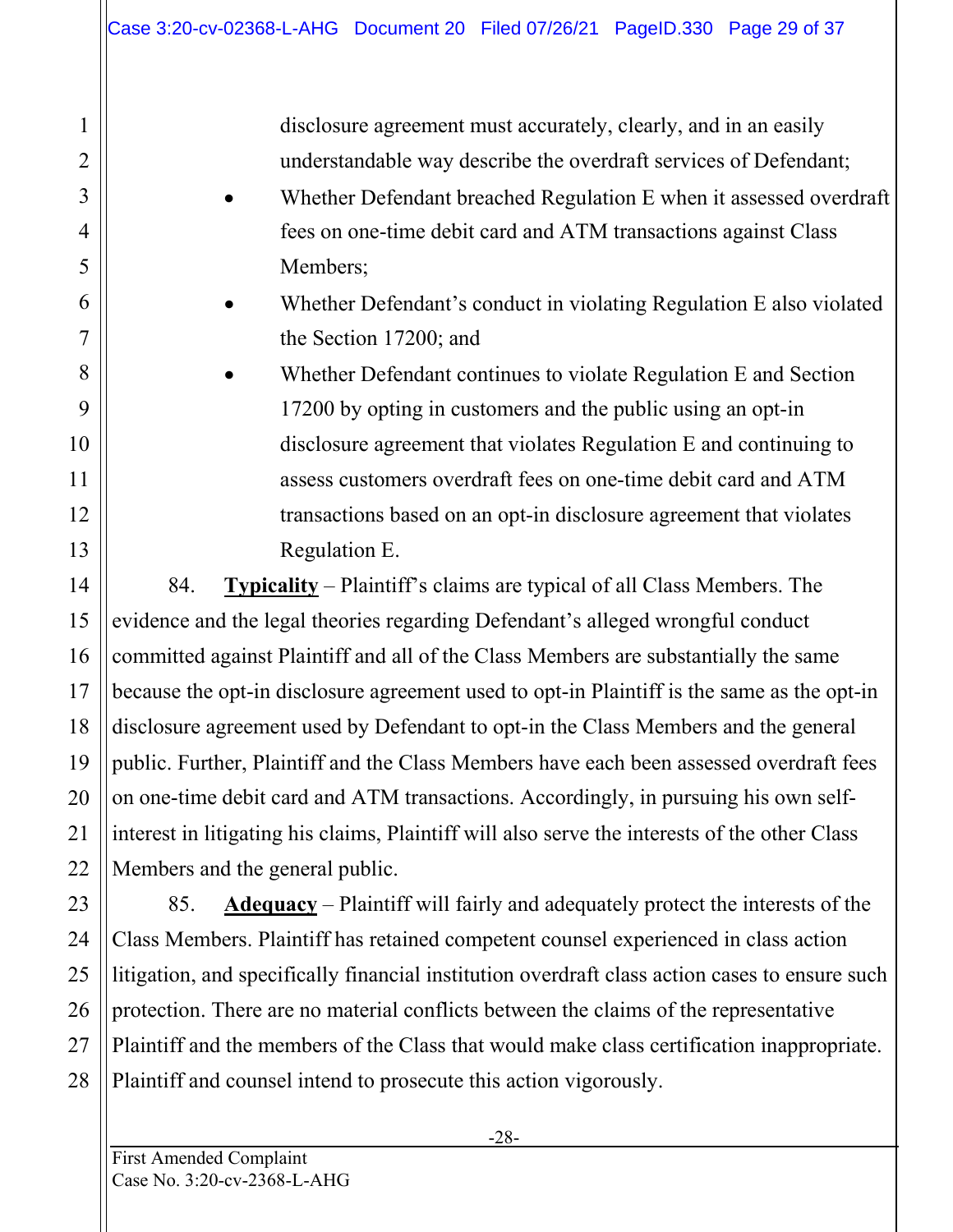86. **Predominance and Superiority** – The matter is properly maintained as a class action because the common questions of law or fact identified herein and to be identified through discovery predominate over questions that may affect only individual Class Members. Further, the class action is superior to all other available methods for the fair and efficient adjudication of this matter. Because the injuries suffered by the individual Class Members are relatively small compared to the cost of the litigation, the expense and burden of individual litigation would make it virtually impossible for Plaintiff and Class Members to individually seek redress for Defendant's wrongful conduct. Even if any individual person or group(s) of Class Members could afford individual litigation, it would be unduly burdensome to the courts in which the individual litigation would proceed. The class action device is preferable to individual litigation because it provides the benefits of unitary adjudication, economies of scale, and comprehensive adjudication by a single court. In contrast, the prosecution of separate actions by individual Class Members would create a risk of inconsistent or varying adjudications with respect to individual Class Members that would establish incompatible standards of conduct for the party (or parties) opposing the Class and would lead to repetitious trials of the numerous common questions of fact and law. Plaintiff knows of no difficulty that will be encountered in the management of this litigation that would preclude its maintenance as a class action. As a result, a class action is superior to other available methods for the fair and efficient adjudication of this controversy. Absent a class action, Plaintiff and the Class Members will continue to suffer losses, thereby allowing Defendant's violations of law to proceed without remedy and allowing Defendant to retain the proceeds of its ill-gotten gains.

87. Plaintiff does not believe that any other Class Members' interests in individually controlling a separate action are significant, in that Plaintiff has demonstrated above that his claims are typical of the other Class Members and that he will adequately represent the Class. This particular forum is desirable for this litigation because Plaintiff's claims arise from activities that occurred largely therein. Plaintiff does

1

2

3

4

5

6

7

8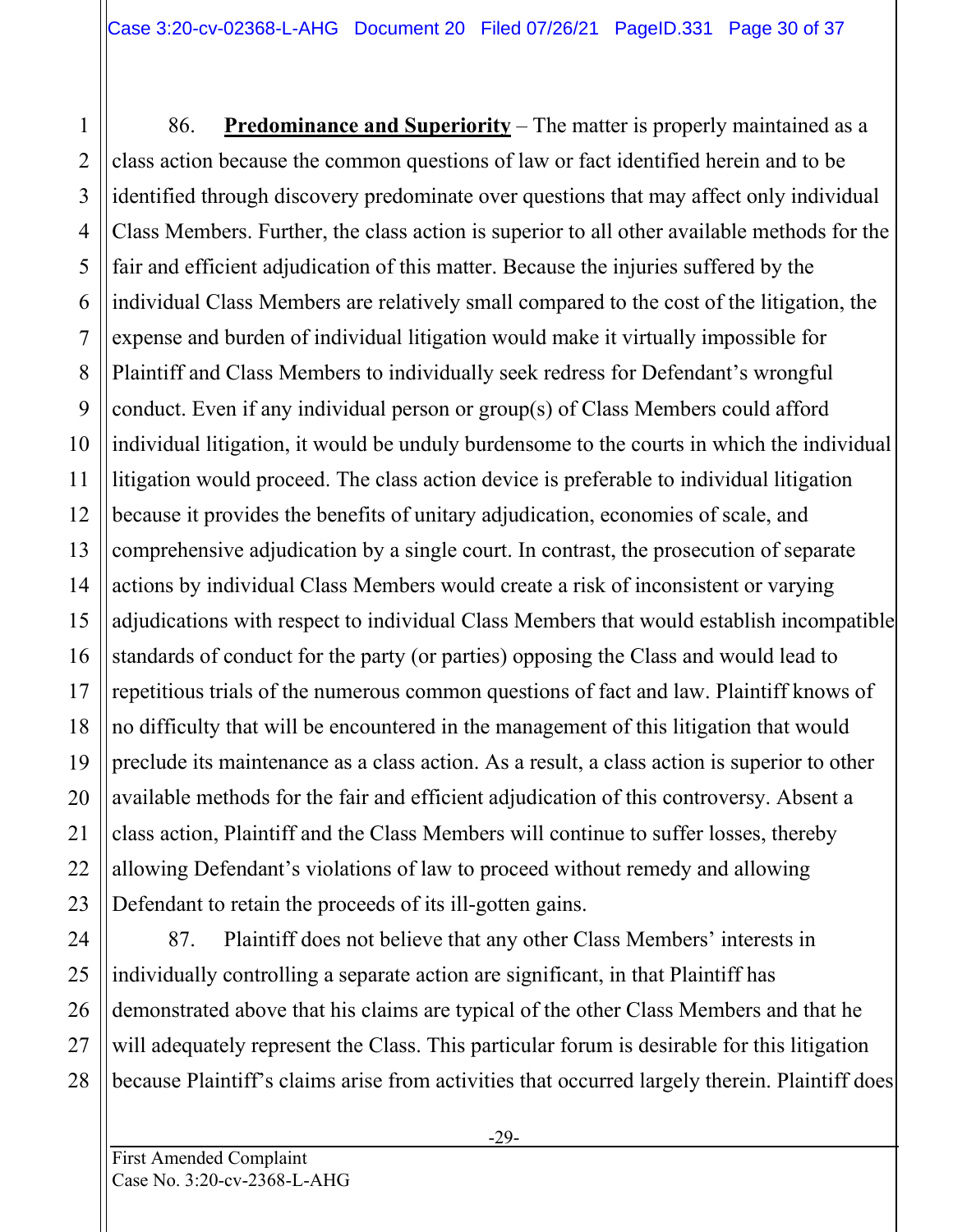not foresee significant difficulties in managing the class action in that the major issues in dispute are susceptible to class proof.

88. Plaintiff anticipates the issuance of notice, setting forth the subject and nature of the instant action, to the proposed Class Members. Upon information and belief, Defendant's own business records and/or electronic media can be utilized for the contemplated notices. To the extent that any further notices may be required, Plaintiff anticipates using additional media and/or mailings.

89. This matter is properly maintained as a class action pursuant to Federal Rules of Civil Procedure, Rule 23 in that without class certification and determination of declaratory, injunctive, statutory and other legal questions within the class format, prosecution of separate actions by individual members of the Class will create the risk of:

- inconsistent or varying adjudications with respect to individual members of the Class which would establish incompatible standards of conduct for the parties opposing the Class; or
- adjudication with respect to individual members of the Class would, as a practical matter, be dispositive of the interests of the other members not parties to the adjudication or substantially impair or impede their ability to protect their interests.

Common questions of law and fact exist as to the members of the Class and predominate over any questions affecting only individual members, and a class action is superior to other available methods of the fair and efficient adjudication of the controversy, including consideration of:

- the interests of the members of the Class in individually controlling the prosecution or defense of separate actions;
- the extent and nature of any litigation concerning the controversy already commenced by or against members of the Class;

1

2

3

4

5

6

7

8

9

10

11

12

13

14

15

16

17

18

19

20

21

22

23

24

25

26

27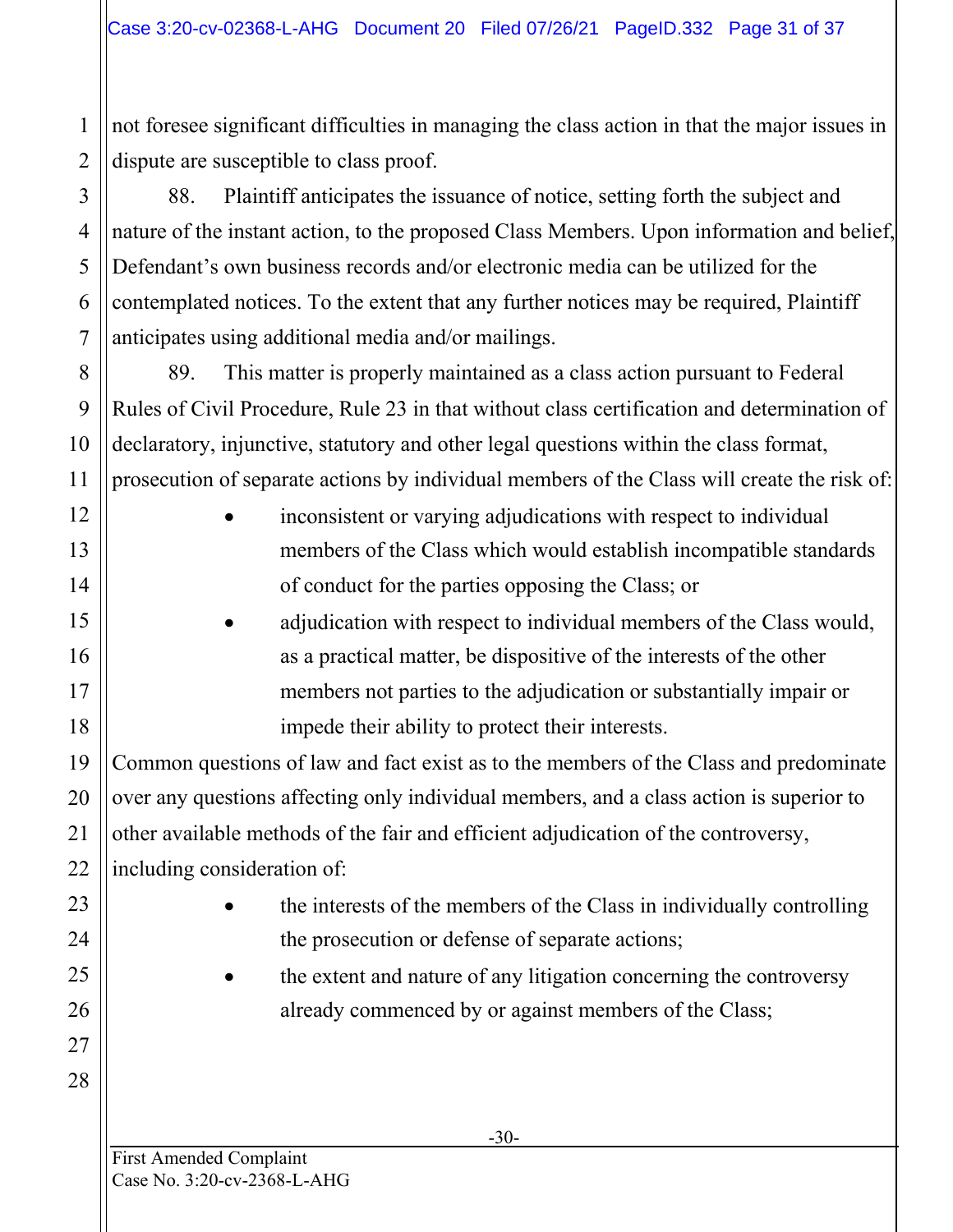• the desirability or undesirability of concentrating the litigation of the claims in the particular forum; and the difficulties likely to be encountered in the management of a class action.

90. Defendant has acted or refused to act on grounds generally applicable to the class, thereby making appropriate final declaratory and injunctive relief with respect to the class as a whole under Federal Rule of Civil Procedure, Rule 23(b)(2). Moreover, on information and belief, Plaintiff alleges that Defendant's use of a non-compliant Regulation E opt-in disclosure agreement is substantially likely to continue in the future if an injunction is not entered.

# **FIRST CAUSE OF ACTION**

#### **(Violation of Regulation E)**

91. The preceding allegations are incorporated by reference and re-alleged as if fully set forth herein.

92. By charging overdraft fees on ATM and non-recurring debit card transactions, Defendant violated Regulation E, 12 C.F.R. §§ 1005, *et seq*., whose "primary objective" is "the protection of individual consumers," 12 C.F.R. § 1005.1(b), and which "carries out the purposes of the Electronic Fund Transfer Act, 15 U.S.C. §§ 1693, *et seq*., the 'EFTA,'" 12 C.F.R. § 1005.1(b)).

93. Specifically, the charges violated what is known as the "Opt In Rule" of Regulation E. 12 C.F.R. § 1005.17. The Opt In Rule states: "a financial institution . . . *shall not assess a fee or charge* . . . pursuant to the institution's overdraft service, *unless* the institution: (i) [p] rovides the consumer with a notice in writing [the opt-in notice]  $\dots$ *describing the institution's overdraft service*" and (ii) "[p]rovides a reasonable opportunity for the consumer to *affirmatively consent*" to enter into the overdraft program. *Id*. (emphasis added). The notice "shall be clear and readily understandable." 12 C.F.R. § 1005.4(a)(1). To comply with the affirmative consent requirement, a financial institution must provide a segregated description of its overdraft practices that is accurate, non-misleading and truthful and that conforms to 12 C.F.R. § 1005.17 prior to the opt-in,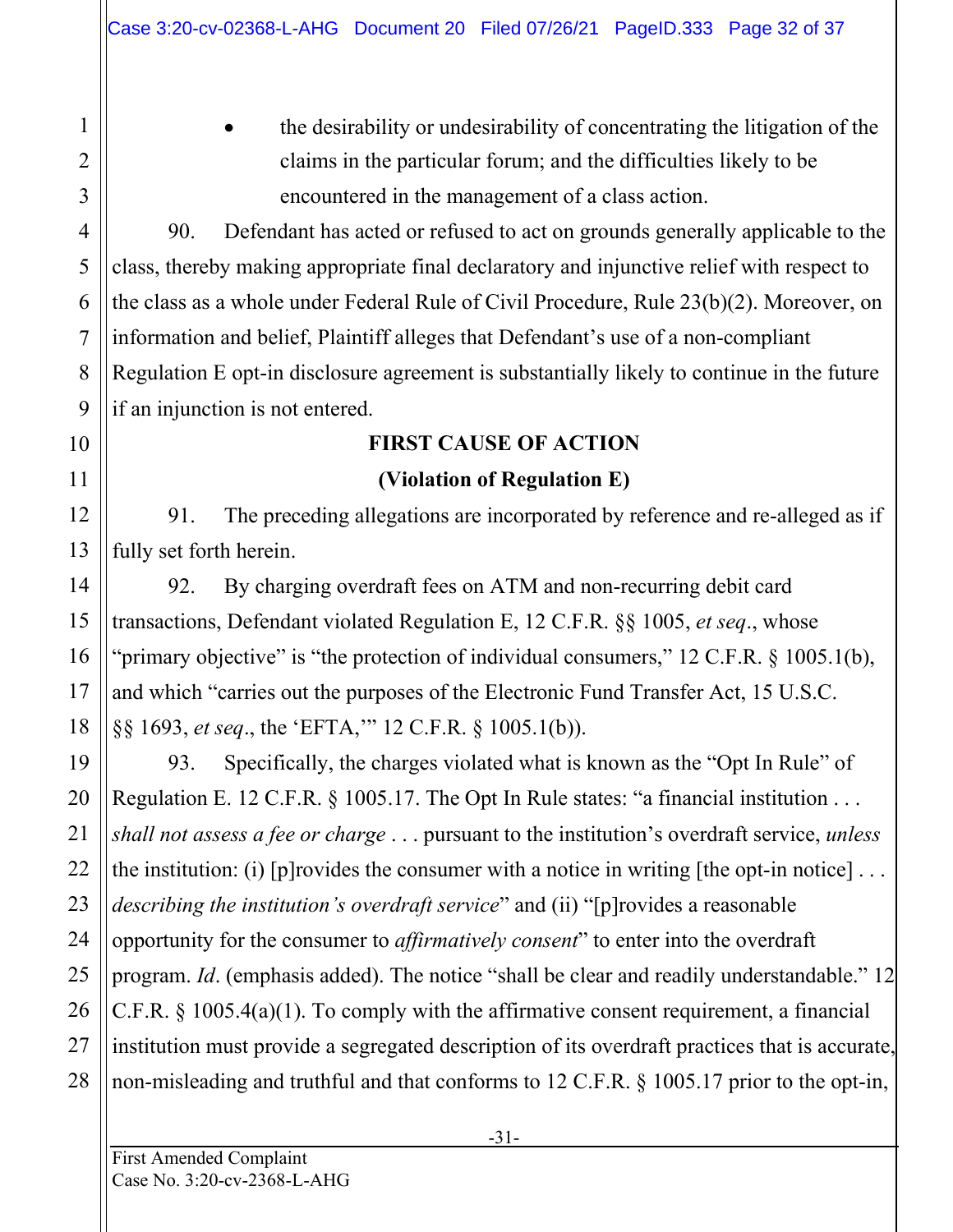and must provide a reasonable opportunity to opt-in after receiving the description. The affirmative consent must be provided in a way mandated by 12 C.F.R. § 1005.17, and the financial institution must provide confirmation of the opt-in in a manner that conforms to 12 C.F.R. § 1005.17. Furthermore, choosing not to "opt-in" cannot adversely affect any other feature of the account.

94. The intent and purpose of this opt-in disclosure agreement is to "assist customers in understanding how overdraft services provided by their institutions operate . . . by explaining the institution's overdraft service . . . in a clear and readily understandable way"—as stated in the Official Staff Commentary, 74 Fed. Reg. 59033, 59035, 59037, 5940, 5948, which is "the CFPB's official interpretation of its own regulation," "warrants deference from the courts unless 'demonstrably irrational,'" and should therefore be treated as "a definitive interpretation" of Regulation E. *Strubel v. Capital One Bank (USA)*, 179 F. Supp. 3d 320, 324 (S.D.N.Y. 2016) (quoting *Chase Bank USA v. McCoy*, 562 U.S. 195, 211 (2011)) (so holding for the CFPB's Official Staff Commentary for the Truth In Lending Act's Reg Z).

24 95. Defendant failed to comply with Regulation E, 12 C.F.R. § 1005.17, which requires affirmative consent before a financial institution may assess overdraft fees against customers' accounts through an overdraft program for ATM withdrawals and non-recurring debit card transactions. Defendant has failed to comply with the 12 C.F.R. § 1005.17 opt-in requirements, including failing to provide its customers in a "clear and readily understandable way" a valid description of the overdraft program which meets the strictures of 12 C.F.R. § 1005.17. Defendant has selected an opt-in method that fails to satisfy 12 C.F.R. § 1005.17 because, *inter alia*, it states in the non-conforming disclosure agreement that an overdraft occurs when there is not enough money in the account to cover a transaction but Defendant pays it anyway. But, in fact, Defendant assesses overdraft fees even when there is enough money in the account to pay for the transaction and Defendant needs to advance no funds at all. This is accomplished by using the internal bookkeeping available balance to assess overdraft fees, rather than the actual and

1

2

3

4

5

6

7

8

9

10

11

12

13

14

15

16

17

18

19

20

21

22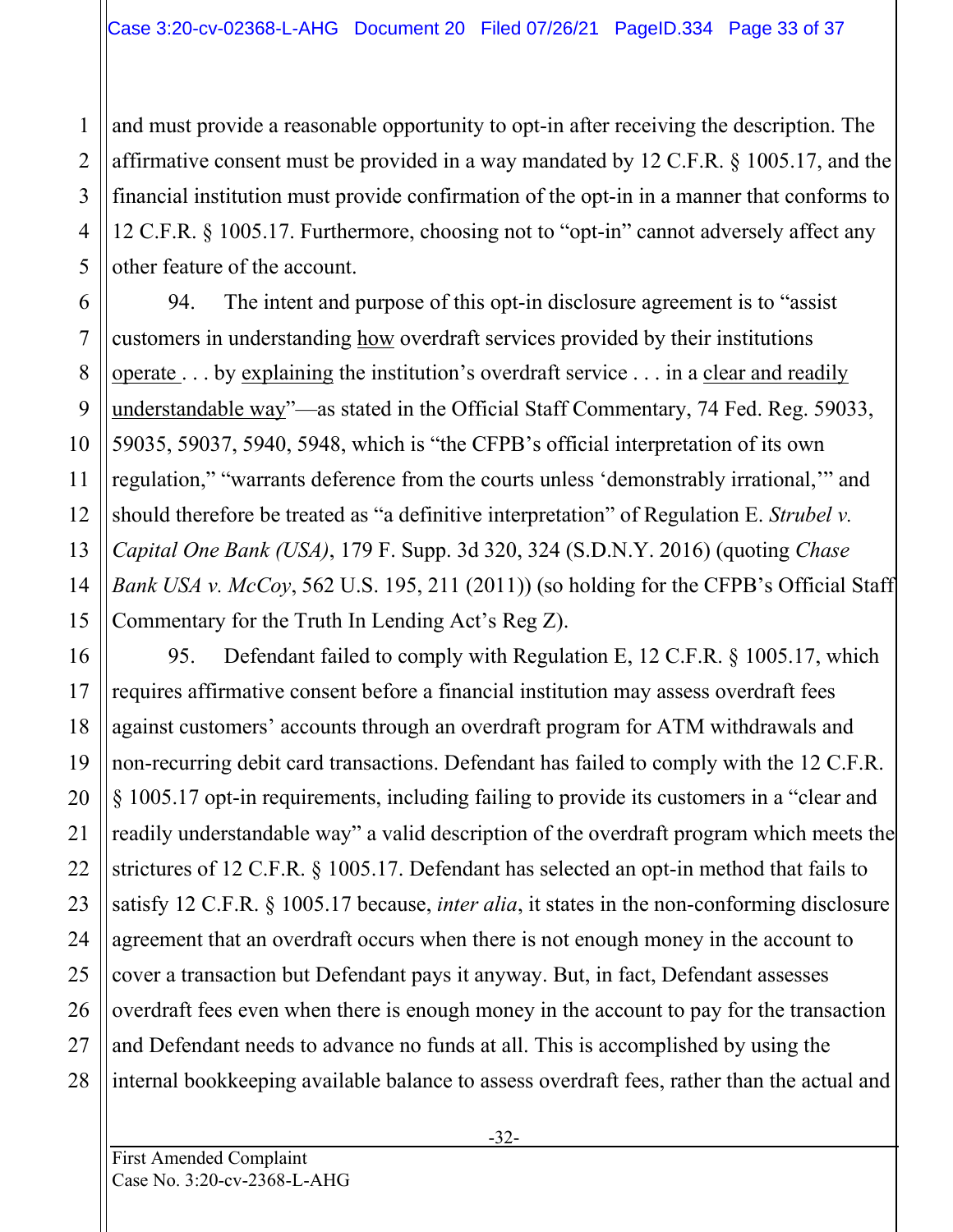official balance of the account. Defendant failed to use language to describe the overdraft service that identified that it was using the available balance to assess overdraft fees, which meant that in a significant percentage of the transactions that were the subject of the overdraft fee, there was money in the account to cover the transaction and Defendant did not have to advance any money—yet Defendant assessed an overdraft fee anyway.

96. As a result of violating Regulation E's prohibition against assessing overdraft fees on ATM and non-recurring debit card transactions without obtaining valid affirmative consent to do so, Defendant was not legally permitted to assess any overdraft fees on one-time debit card or ATM transactions, and it has harmed Plaintiff and the Class Members by assessing overdraft fees on one-time debit card and ATM transactions.

97. As the result of Defendant's violations of Regulation E, 12 C.F.R. § 1005, *et seq.*, Plaintiff and members of the Class are entitled to statutory damages, as well as attorneys' fees and costs of suit, pursuant to 15 U.S.C. § 1693m.

# **SECOND CAUSE OF ACTION**

# **(Violation of California Unfair Competition Law, Business & Professions Code Section 17200,** *et seq***.)**

98. The preceding allegations are incorporated by reference and re-alleged as if fully set forth herein.

99. Defendant's conduct described herein violates California's Unfair Competition Law (the "UCL"), codified at Business and Professions Code § 17200, *et seq*. The UCL prohibits, and provides civil remedies for, unfair competition. Its purpose is to protect both consumers and competitors by promoting fair competition in commercial markets for goods and services. In service of that purpose, the Legislature framed the UCL's substantive provisions in broad, sweeping language. By defining unfair competition to include any "any unlawful, unfair or fraudulent business act or practice," the UCL permits violations of other laws to serve as the basis of an independently actionable unfair competition claim, and sweeps within its scope acts and practices not specifically proscribed by any other law.

1

2

3

4

5

6

7

8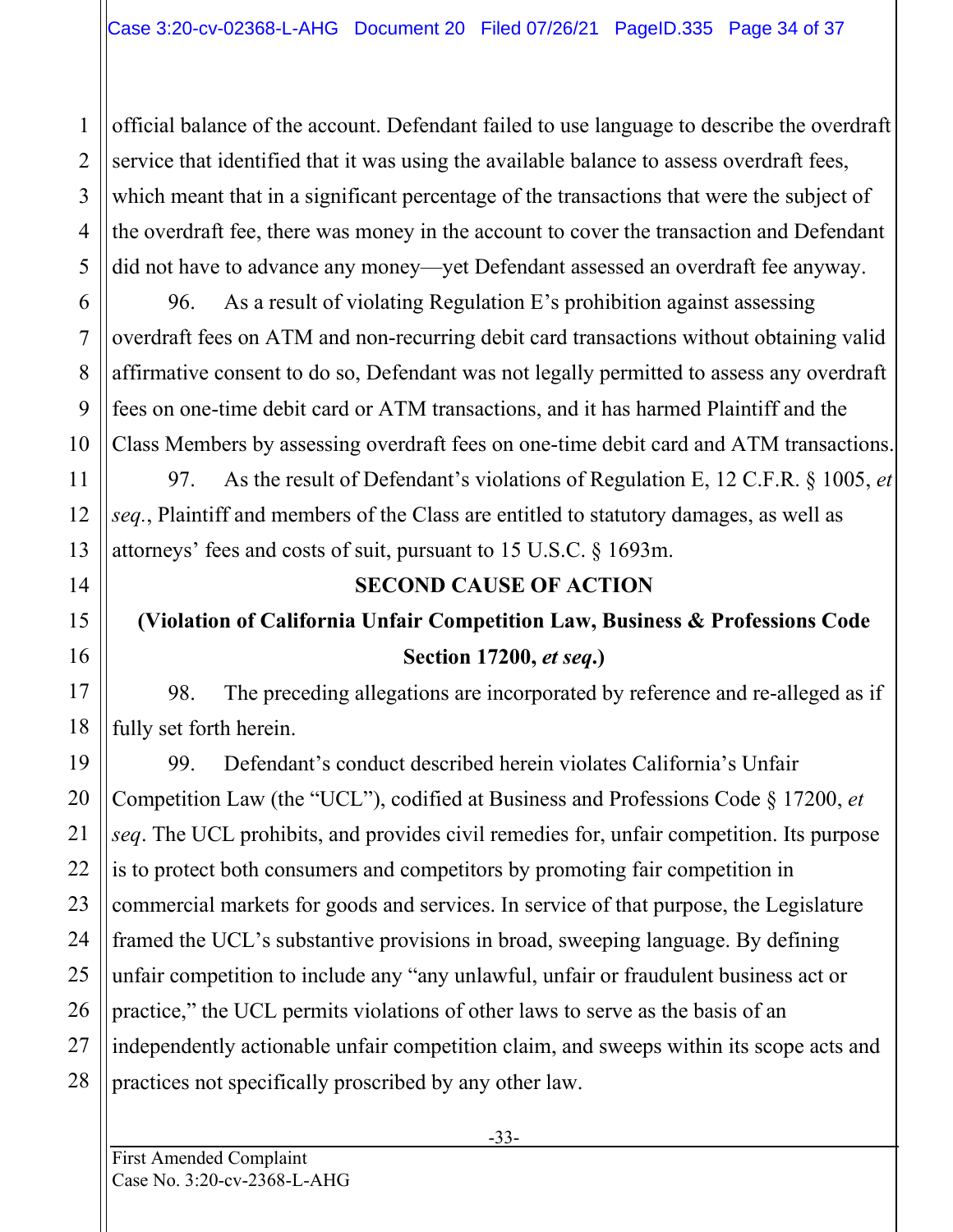100. The UCL expressly provides for injunctive relief, and contains provisions denoting its public purpose. A claim for injunctive relief under the UCL is brought by a plaintiff acting in the capacity of a private attorney general. Although the private litigant controls the litigation of an unfair competition claim, he or she is not entitled to recover compensatory damages for his or her own benefit, but only disgorgement of profits made by the defendant through unfair competition in violation of the statutory scheme, or restitution to victims of the unfair competition.

101. As further alleged herein, Defendant's conduct violates the UCL's "unlawful" prong because that conduct violates public policy and/or the text of Regulation E. Defendant's conduct was not motivated by any legitimate business or economic need or rationale. The harm and adverse impact of Defendant's conduct on members of the general public was neither outweighed nor justified by any legitimate reasons, justifications, or motives. The harm to Plaintiff and Class Members arising from Defendant's unlawful practices relating to the imposition of the improper fees outweighs the utility, if any, of those practices.

102. Defendant's unlawful business practices as alleged herein are immoral, unethical, oppressive, unscrupulous, unconscionable, and/or substantially injurious to Plaintiff and Class Members, and the general public. Defendant's conduct was substantially injurious to Plaintiff and the Class Members as they have been forced to pay millions of dollars in improper fees, collectively.

103. Moreover, as described herein, Defendant's conduct also violates the UCL's "unfairness" prong.

104. As a direct and proximate result of Defendant's violations of the UCL, Plaintiff and Class Members have been assessed improper and illegal overdraft fees and those funds removed from their account, and Defendant has received, or will receive, income, profits, and other benefits, which it would not have received if it had not engaged in the violations of section 17200 described in this Complaint.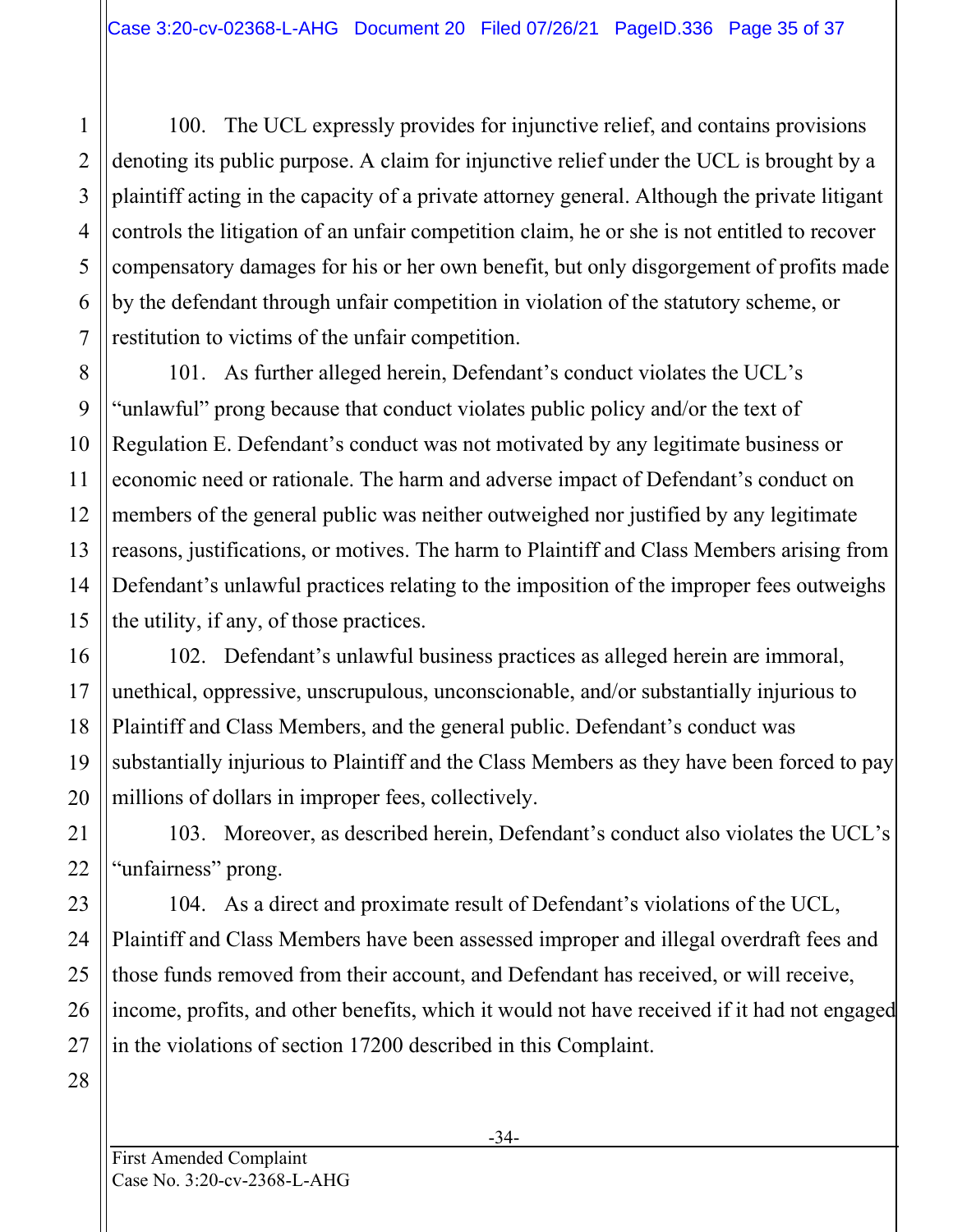105. Further, absent injunctive relief forcing Defendant to disgorge itself of its illgotten gains and public injunctive relief prohibiting Defendant from misrepresenting and omitting material information concerning its overdraft fee policy at issue in this action in the future and requiring Defendant to immediately stop charging illegal overdraft fees unless and until it re-opts-in current customers using a Regulation E complaint opt-in disclosure agreement, Plaintiff and other existing account holders, and the general public, will suffer from and be exposed to Defendant's conduct violative of the UCL.

106. Plaintiff requests that he be awarded all other relief as may be available by law, pursuant to California Business & Professions Code § 17203, including an order of this court compelling Defendants to cease all future unlawful and unfair business practices related to its overdraft practices.

#### **VIII PRAYER FOR RELIEF**

WHEREFORE, Plaintiff and the Class pray for judgment as follows:

a. for an order certifying this action as a class action;

b. for an order requiring Defendants to disgorge, restore, and return all monies wrongfully obtained together with interest calculated at the maximum legal rate;

| $\mathbf{c}$ .                                                        | for statutory damages;                                                |  |  |  |  |
|-----------------------------------------------------------------------|-----------------------------------------------------------------------|--|--|--|--|
| $\mathbf{d}$ .                                                        | for civil penalties;                                                  |  |  |  |  |
| e.                                                                    | for an order enjoining the continued wrongful conduct alleged herein; |  |  |  |  |
| f.                                                                    | for costs;                                                            |  |  |  |  |
| for pre-judgment and post-judgment interest as provided by law;<br>g. |                                                                       |  |  |  |  |
| h.<br>for attorneys' fees under the Electronic Fund Transfer Act, the |                                                                       |  |  |  |  |
| common fund doctrine, and all other applicable law; and               |                                                                       |  |  |  |  |
| 1.                                                                    | for such other relief as the Court deems just and proper.             |  |  |  |  |
| Dated: July 26, 2021                                                  | Respectfully Submitted,                                               |  |  |  |  |
|                                                                       | /s/ David C. Wright                                                   |  |  |  |  |
|                                                                       | David C. Wright (State Bar No. 177468)<br>dcw@mccunewright.com        |  |  |  |  |
|                                                                       | $-35-$                                                                |  |  |  |  |